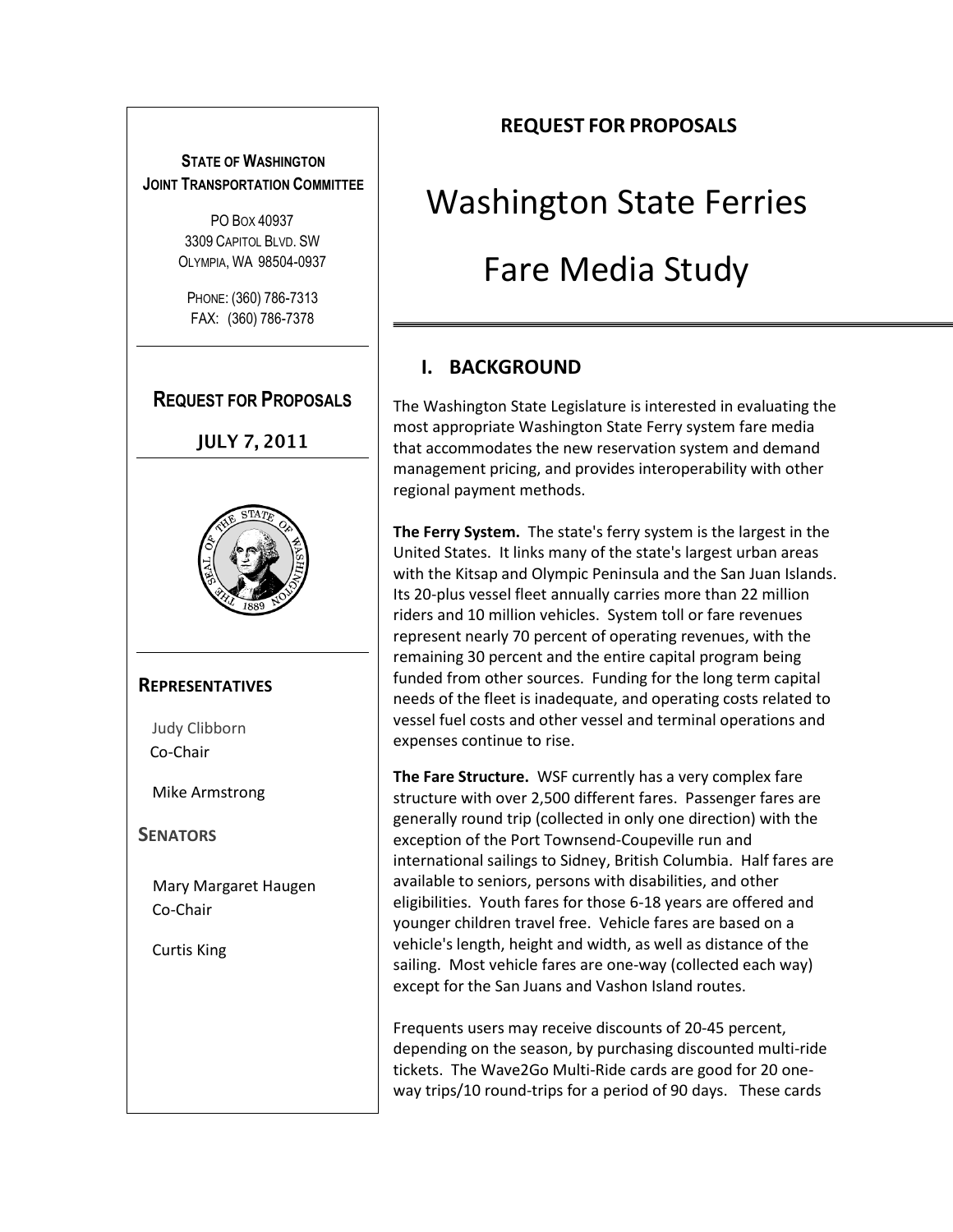offer a 20 percent discount for passengers and a 20-45 percent discount for vehicles and drivers. A peak season surcharge is also imposed from May 1 into October and fares can vary by day of the week. Fares are also based on the geographical region of the service. [General Fare Information](http://www.wsdot.wa.gov/Ferries/infodesk/FareInfo.htm) provides additional information about WSF Fares.

Fare assessment and operating policies for WSF are set forth in Chapter 47.60 RCW. In 2007, amendments to RCW 47.60.290 required the Department of Transportation to annually review and develop fares and pricing policies that: acknowledge the uniqueness of each travel shed; take into account impacts on affected users, capacity and local communities; generate revenue required by the transportation budget; keep fares as simple as possible; and take into account options for using pricing to level vehicle peak demand and increase off-peak ridership. WSF is required to submit fare proposals to the Transportation Commission who sets the fares and fare policies (RCW 47.60.315).

**ORCA Card.** Nearly two years ago, a One Regional Card for All (ORCA) fare card was placed into service in the central Puget Sound area. It is a smart card-based electronic fare system to provide a common fare medium for public transportation agencies and WSF passengers (walk-ons) in the central Puget Sound region. The card system currently distributes over \$100 million annually in inter-jurisdictional regional fare collections among participating systems. WSF currently pays 1.53 percent of ORCA operating costs, or about \$85,000-\$100,000 per year, and contributed \$3.25 million of ORCA's \$46 million development costs.

Use of the ORCA card is available on twelve WSF routes, for passenger fares including monthly passenger passes. It currently is not available for vehicles, and drivers and their passengers, or for bicycles. WSF ferry riders may use their ORCA E-purse to pay for single passenger-fares on all routes except Sidney, where this is no ORCA equipment. WSF is working with developers to allow ORCA Epurse to pay for any WSF Wave2Go fares, including vehicle fares, on all routes except Sidney. This feature is anticipated to be available before the end of 2011.

**Auditor Findings, and Electronic Fare System.** In 2005, the ferry system implemented an electronic fare collection system – the e-ticketing system that is in use today. It was designed to work with the Puget Sound Region's ORCA card. The e-ticketing system was implemented partly in response to numerous audit findings by the State Auditor concerning inadequate controls on the ferry system's revenue collections. The State Auditor's Office requested the WSF implement a system that enhances revenue controls, is automated, and is designed to reduce cash handling at the tollbooths.

**Ferry reservation system and plans for expansion.** WSF provides a reservation system on only two routes, Port Townsend-Coupeville and international sailings between Anacortes and Sidney. A deposit is required for the Anacortes-Sidney run. No deposit is required for the Port Townsend-Coupeville route, which results in a large number of no shows, resulting in potential customers being turned away when in fact there is sufficient capacity; customer inconvenience if they choose to drive around or not make the trip because they believe the ferry is full; and lost revenues.

The 2009 Washington State Department of Transportation Ferries Division (WSF) Long‐Range Plan proposed a reservation system as the primary strategy to manage demand, spread peak vehicle traffic, improve asset utilization, reduce wait times, and minimize the need for costly terminal expansion projects. A proviso in the 2009‐11 transportation budget tasked the WSF to conduct a pre-design study which resulted in the identification of the preferred alternative being the development and implementation of a reservation system on all but four ferry routes. The reservation system would be available to vehicle and commercial users and would be completed in three phases spanning 10 years.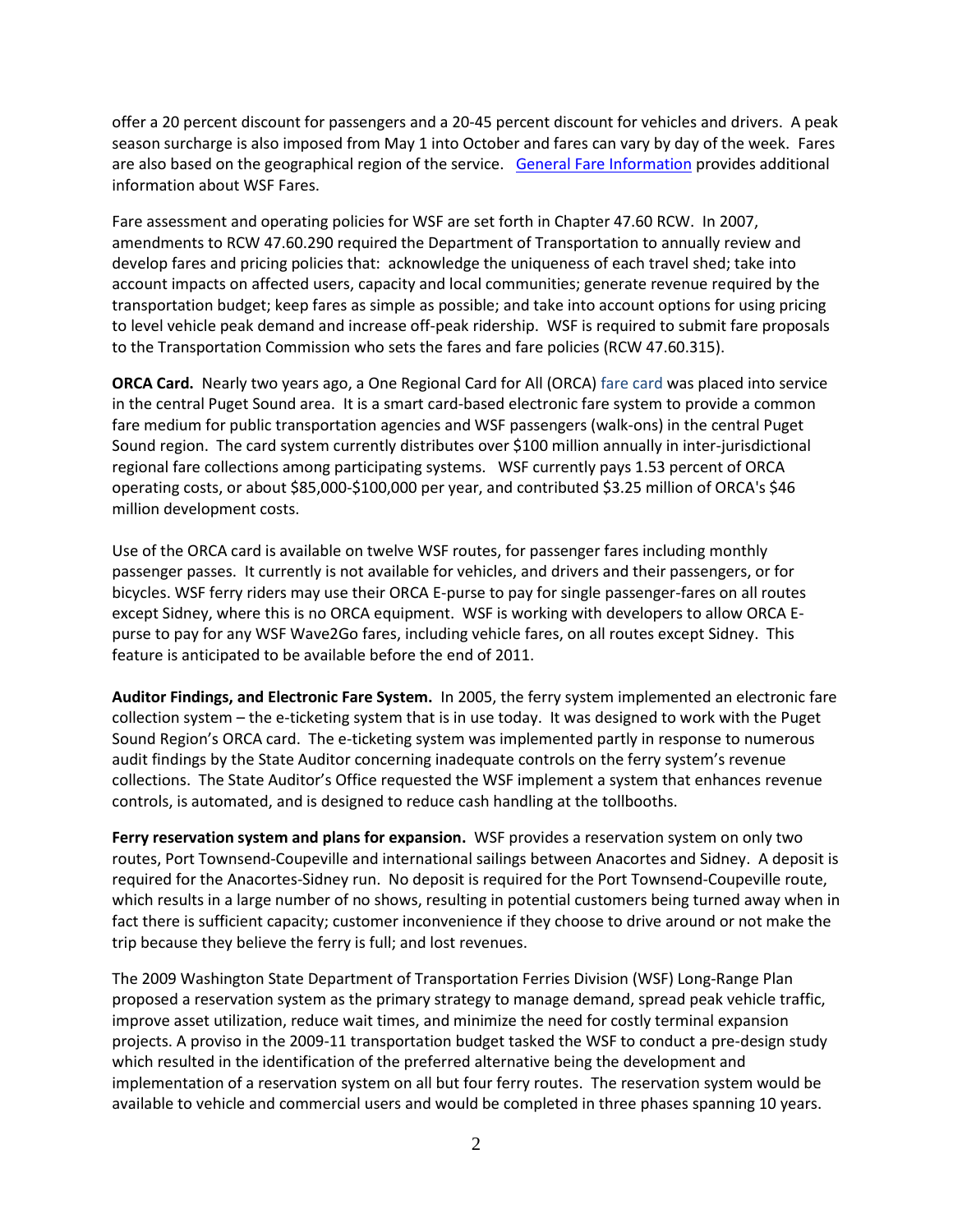The preferred alternative proposed significant enhancements to communication systems for all customers on most routes, providing real‐time information about congestion, expected delays, available boat capacity and departure times. The system will be developed and integrated with the existing Wave2Go backend payment system with future integration with the backend payment system featured in Good To Go!

Beginning in 2009-11, the transportation financial plan includes \$15.9 million for the reservation system; \$12.4 million for the system costs and an additional \$3.5 million for communication systems. These costs are spread over a 10 year period featuring three distinct phases, with a two year pause programmed between Phases 2 and 3. The Legislature approved \$5.9 million for the first phase which is scheduled for spring 2011-12; it will include new reservation systems for Port Townsend-Coupeville and Anacortes-Sidney customers, and a new commercial vehicle reservation system in the San Juan Islands.

**Demand Pricing.** Before the various JTC ferry studies began in 2006, WSF capital plans included expanding ferry terminals to accommodate the ridership demand of the peak run during the peak season. The JTC study suggested that capital needs could be reduced by directing WSF to operate in the most efficient and cost effective manner and determining the most appropriate balance between operating and capital investments. In 2007, the legislature passed ESHB 2358, which in part, directed that WSF consider options for using pricing to level peak vehicle demand via their fare policies and rate structures. For ferry fares going into effect in October 2011, the Transportation Commission approved pursuing fare changes to charge less for small cars, and to bicycles riders. Currently, registered van-pool vehicles and drivers are fare free and have preferential boarding.

## **Study Purpose**

The 2011-13 Transportation Budget (ESHB 1175, Section 204) directs the Joint Transportation Committee (JTC) to conduct a study of Washington State Ferry fares that recommends the most appropriate fare media for use with the reservation system and the implementation of demand management pricing and interoperability with other payment methods. The study is to include direct collaboration with Transportation Commission members. The study shall address the following:

- **1. Fare media.** Identify the most appropriate fare media and associated infrastructure needs for WSF for use with the future reservation system and compatible with demand management pricing.
- 2. **Fare structure**. Identify changes to the fare structure needed to accommodate the recommended fare media.
- 3. **Implementation**. Identify an implementation plan among policy and administrative entities that best suits the recommended fare media.
- 4. **Interoperability**. Identify what is needed to make the recommended WSF fare collection system interoperable with other payment systems, including the ORCA card, Wave2Go, and WSDOT's Good To Go! toll collection system.

**Policy Workgroup** To oversee the study, the JTC will appoint a Policy Workgroup of at least eight members to provide input to and guide the study. Members of the Policy Workgroup will include at least four legislators, two representatives from the Washington State Transportation Commission, an appointment from the Governor's Office, and a representative of ferry users.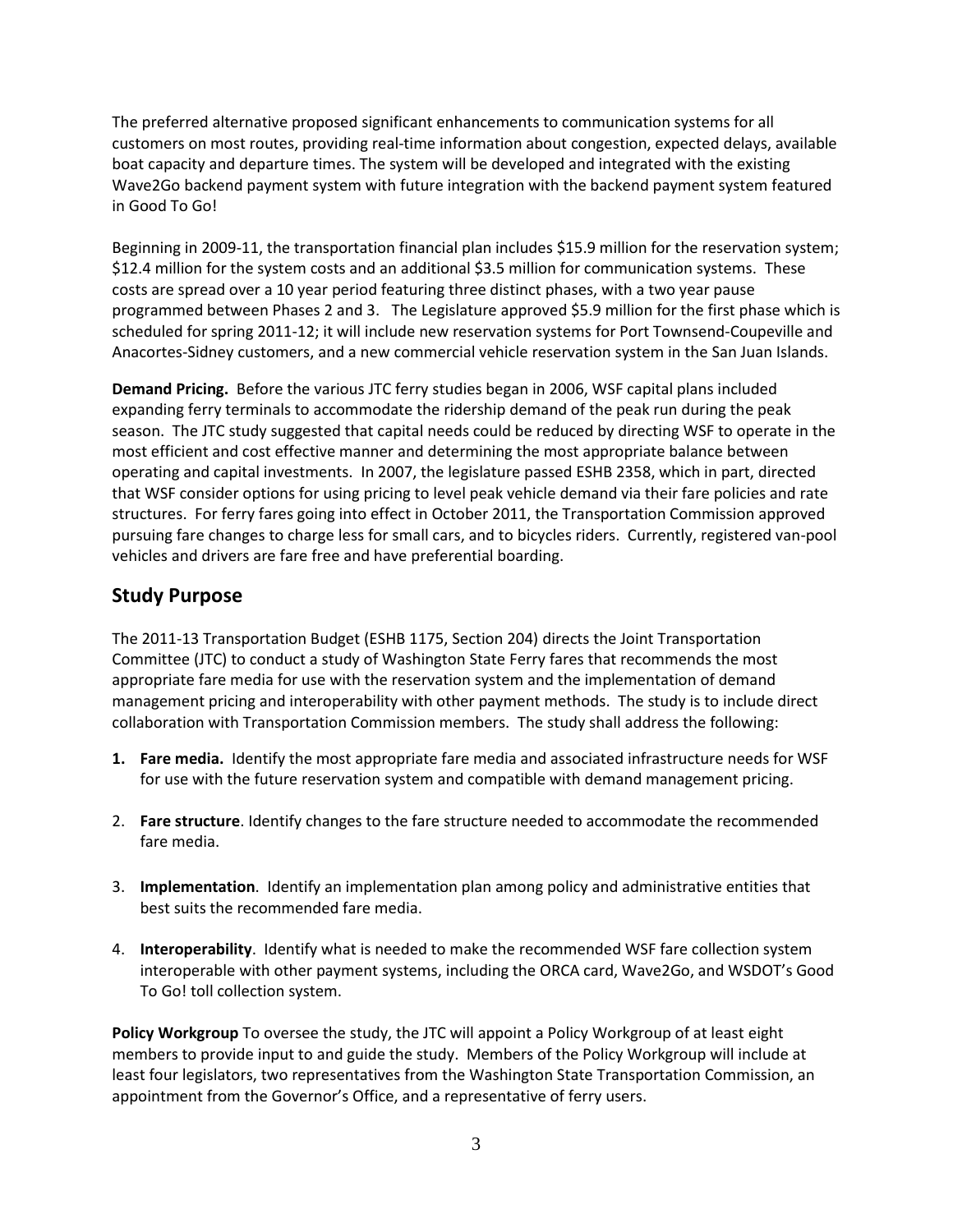**Staff Workgroup** The study will be supported by a Staff Workgroup comprised of staff from the JTC, House and Senate Transportation Committees, Office of Financial Management (OFM), Washington State Ferries, the Transportation Commission and others.

# **II. Scope of Work**

The description of tasks provided below is not intended to fully encompass the study tasks, but instead include the minimum requirements in order to provide the consultant with a framework for the study. Consultants are encouraged to recommend additions and innovations to accomplish the study's tasks.

#### **TASK 1. FARE MEDIA TO ACCOMMODATE RESERVATIONS AND DEMAND MANAGEMENT PRICING**

The consultant shall identify the most appropriate fare media and related infrastructure needs to allow WSF to implement a reservation system, and a demand management pricing system. Included in this task are the following:

- 1. Review WSF plans to implement a reservation system and demand management pricing
- 2. Evaluate fare media alternatives for their ability to accomplish the following goals:
	- a. provide customers with an easy-to-use system to pay fares
	- b. allow customers to make reservations
	- c. provide WSF with the revenue controls and system management tools they need including reporting
	- d. enable WSF to efficiently implement demand management pricing
	- e. minimize fare leakage, including that which may be occurring with the current system
	- f. accommodate the need to keep the fare structure as simple as possible
	- g. provide interoperability with other payment methods, including the ORCA card, Wave2Go, and WSDOT's Good To Go! system among others
- 3. Provide a list of pros and cons and estimated capital and operating costs for implementing each option, and other relevant comparative information
- 4. Recommend an alternative fare media that best meets the outlined goals.
- 5. Identify changes in WSF's reservation system and demand management pricing proposal which are necessary or desirable for implementing the recommended alternative fare media.
- 6. Determine implementation steps for the recommended fare media, and related infrastructure and operational costs and savings.

Deliverable: A draft white paper outlining the Task 1 analysis, findings and recommendations.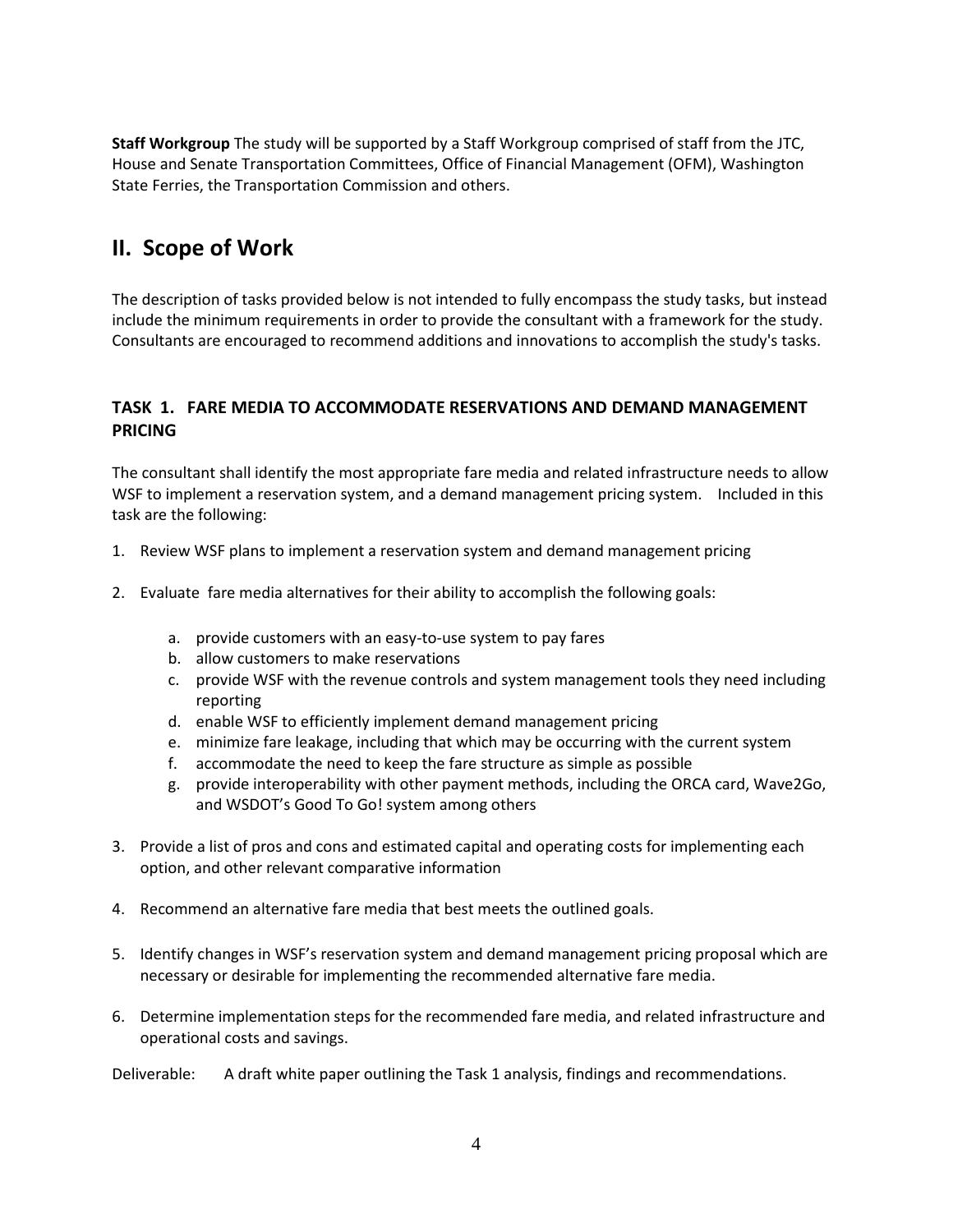## **TASK 2. FARE STRUCTURE**

The consultant shall recommend ways to simplify the WSF fare structure consistent with objectives of this study and statutory guidelines, and federal regulations and requirements. This task involves working closely with the Policy and Staff Workgroups to assess simplifying the fare structure in terms of the number and types of fares for compatibility with a reservation system, demand management pricing, and to the extent possible, consistent with fare system objectives identified in RCW 47.60.290.

Deliverable: A draft white paper outlining the Task 2 analysis, findings and recommendations.

#### **TASK 3. INTEROPERABILITY**

In developing the recommendations for alternative fare media, the consultant shall also assess the feasibility of making the WSF fare collection system interoperable with other fare collection systems including the Wave2Go, the ORCA card system and WSDOT's Good To Go! toll collection system. As part of this task, the consultant shall accomplish the following:

- 1. Identify and assess advantages and disadvantages to system users and to the ferry system of making the ferry fare collection system compatible with each of the fare collection systems.
- 2. Assess the infrastructure and operating costs of instituting an alternative fare media and fare structure which is interoperable with the Wave2Go, the ORCA card system, and Good to Go!.
- 3. Identify barriers to interoperability and how to overcome those barriers.
- 4. Identify steps needed to implement such a system.
- 5. Identify likely timeframes for implementation.
- 6. Develop a matrix identifying barriers, implementation steps, timeframe, cost, etc. for interoperability of the recommended fare media of each of the three systems named above.

Deliverable: A draft white paper addressing Task 3 analysis, findings and recommendations.

#### **TASK 4. WORK WITH POLICY AND STAFF WORKGROUPS**

The consultant shall work closely with the Policy and Staff Workgroups in conducting the study. It is expected that the Policy and Staff Workgroups will be consulted regularly, and their feedback will be incorporated into the work produced by the consultant. The consultant should expect up to four meetings of each of these workgroups.

Actions needed to implement recommendations of the study shall be set forth by the consultant to both the Policy and Staff Workgroups. Executive actions or statutory changes shall be specifically identified. The consultant shall provide assistance and support in drafting any potential statutory changes directed by the Policy Workgroup.

#### **TASK 5. PREPARE DRAFT AND FINAL REPORT**

The consultant shall prepare a draft, draft final, and final report.

Draft Report due December 5, 2011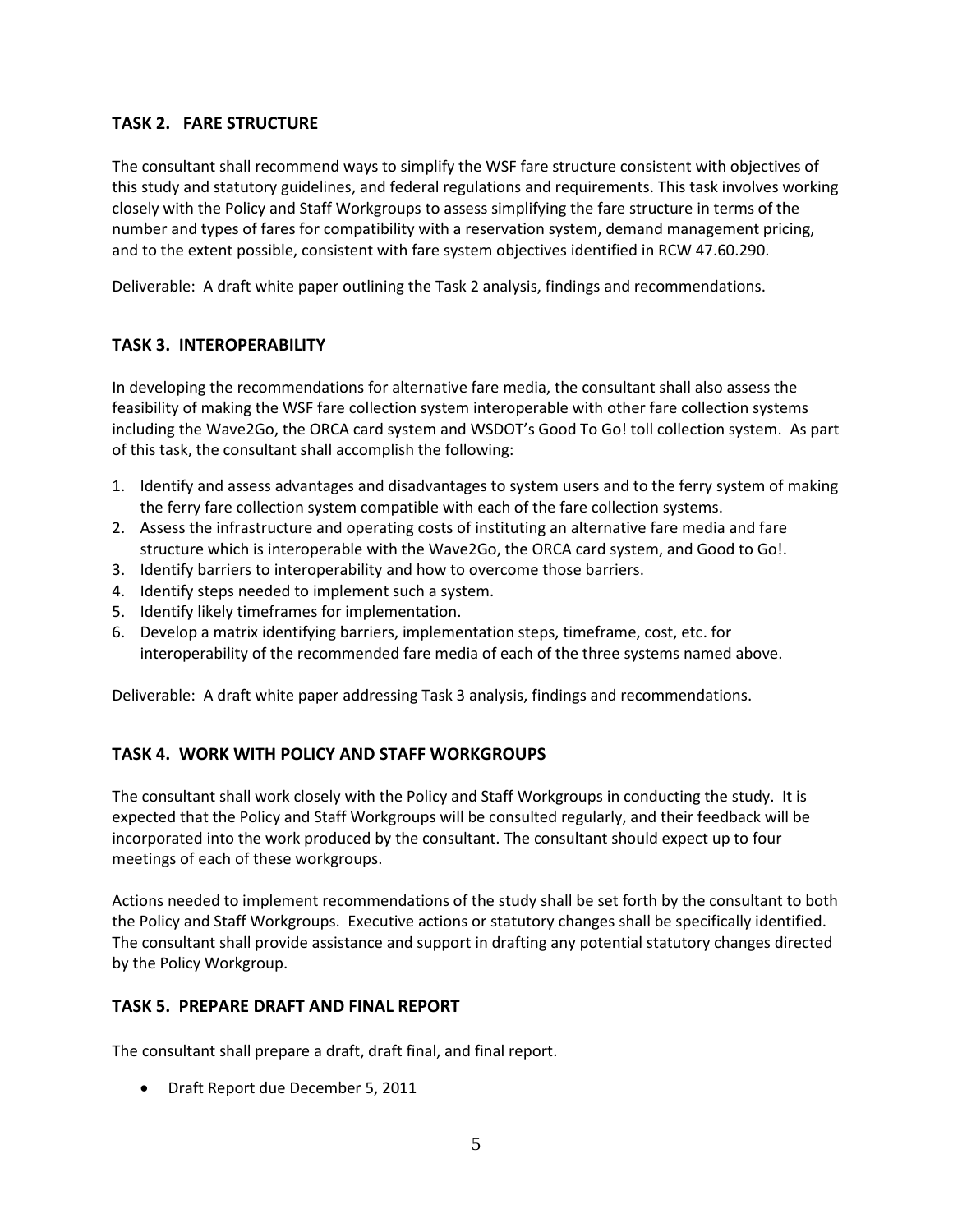- Present findings and recommendations and draft report to the JTC on December 7, 2011
- Draft Final Report due December 21, 2011
- Presentation of Draft Final Report to the JTC on January 4, 2012 for final acceptance, and separate presentations to the Senate Transportation Committee and the House Transportation Committee in the 2012 legislative session, likely January.

## **III. CONTRACT DELIVERABLES**

The successful consultant will provide the following services and deliverables:

- 1. Within five (5) calendar days after the award date of the contract, the consultant shall submit a work plan to meet the requirements in Section II of this RFP, and any changes necessary based on additional information. The work plan shall include:
	- Specific steps detailing how this study will be carried out;
	- The specific tasks to be performed and by whom;
	- The expected duration and level of effort in hours by person;
	- The specific data that will be needed, along with data sources;
	- A schedule for performing the tasks; and
	- An updated project budget, as necessary.

The JTC will review, comment on, and approve the final work plan. Any subsequent changes to the work plan shall also require approval by the JTC.

- 2. Periodic consultation with the Policy Workgroup, which will oversee the study, and the Staff Workgroup.
- 3. Up to three presentations to the Joint Transportation Committee on study activities, findings and results. Meetings will likely be held in Aberdeen on October 19th, and in Olympia on December  $7<sup>th</sup>$  and January 4th. The consultant should expect to schedule up to four meetings with the Policy Workgroup and up to four meetings with the Staff Workgroup. In addition, presentations to the House and Senate Transportation Committees will be required in Olympia, likely in January, 2012.
- 4. Prepare and present to the JTC Project Manager, monthly interim progress briefings (these may be by phone) and written progress reports that address and summarize the issues in the consultant's contracted Scope of Work and Work Plan. The consultant must written reports on each task as they are completed, to the JTC Project Manager. Progress payments will depend on meeting these milestones.
- 5. The consultant will provide copies of materials for meetings of the Staff Workgroup, the Policy Workgroup, and Joint Transportation Committee and the House and Senate Transportation Committees.
- 6. Prepare a draft, draft final and final report. The report should describe the analysis, findings, conclusions, and recommendations for the contracted Scope of Work and Work Plan. The JTC and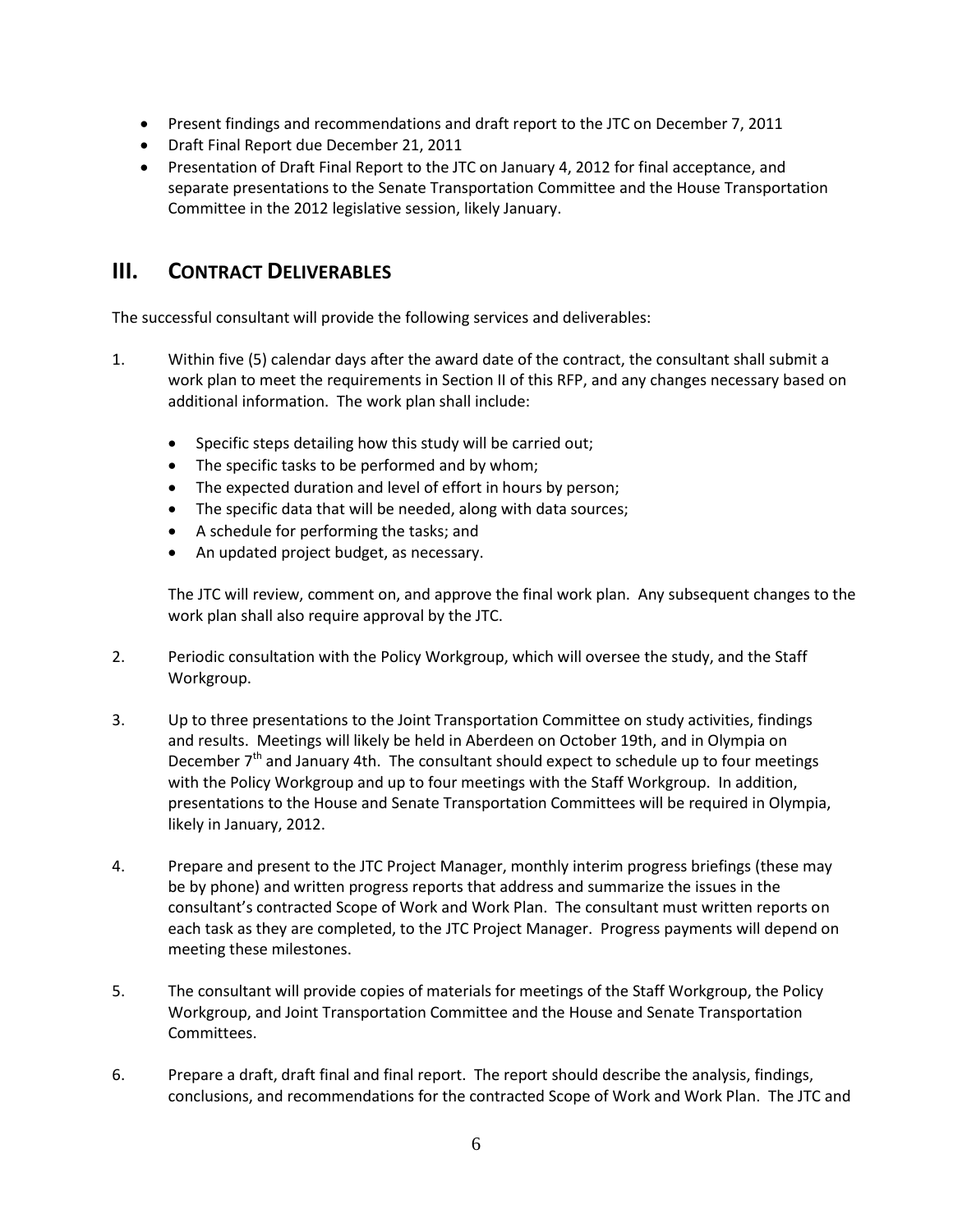staff will provide comments. The consultant shall submit the draft report on December 5, 2011 and the draft final report on December 21, 2011. After reviewing and incorporating comments, and after formal acceptance of the report by the JTC the consultant will finalize the report and submit to the JTC Project manager:

- 25 paper copies of the final report, and an electronic PDF copy on CD;
- 25 copies of a stand-alone executive summary of the final report and an electronic PDF copy on CD; and
- a electronic copy of a Power Point presentation for this study.
- 7. In addition, the consultant shall be prepared to present the final report to the House and Senate Transportation Committees during the 2012 legislative session, likely in January.

# **IV. OVERSIGHT AND ADMINISTRATIVE RESPONSIBILITY**

The JTC will appoint a Policy Workgroup of at least eight members to provide input to and guide the study. Members of the Policy Workgroup will include at least four legislators, two representatives from the Washington State Transportation Commission, an appointment from the Governor's Office and a representative of ferry users. The consultant should expect to meet with the Policy Workgroup up to four times during the course of the study.

#### **Policy workgroup:**

- Four or more legislators
- **•** Two Transportation Commission members
- Representative from the Governor's office
- Representative of ferry users

The study will be supported by a Staff Workgroup comprised of staff from the JTC, House and Senate Transportation Committees, the Office of Financial Management, Washington State Ferries, the Transportation Commission and others as appropriate. The consultant should expect to meet with the Staff Workgroup up to four times during the course of the study.

**JTC staff** will be responsible for the following activities:

- Prepare, publish and administer the RFP process.
- Coordinate the consultant selection process and negotiate the contract.
- Administer the contract (review and approve invoices, ensure milestones are being met, etc.)
- Participate in monthly briefings with consultant.
- Receive, evaluate and edit consultant products.
- Oversee communications and meetings between JTC, the consultant, the Staff Workgroup, and the Policy Workgroup.
- JTC will be responsible for meeting logistics for the Policy Workgroup.

**JTC** will have prime oversight for this study.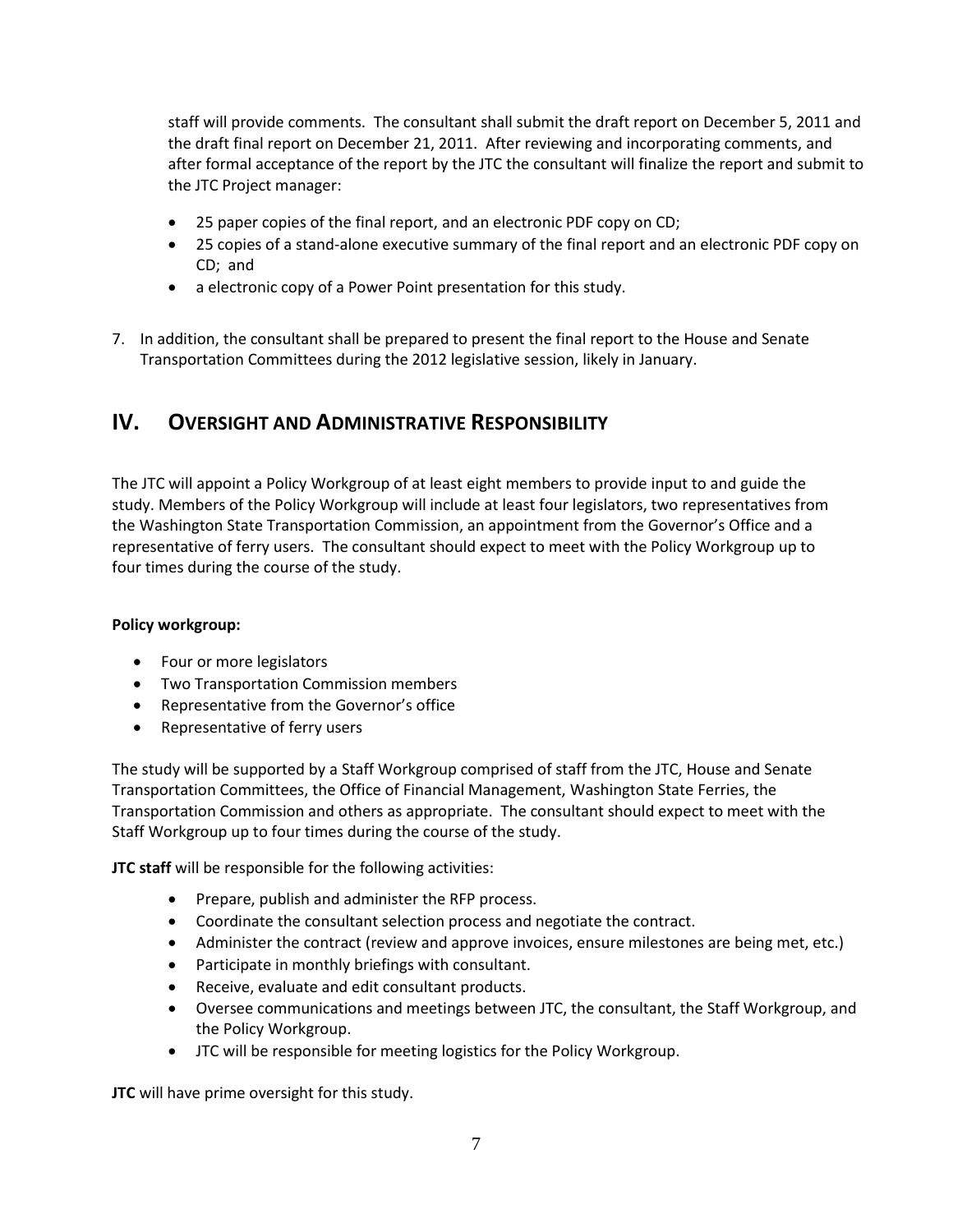# **V. QUALIFICATIONS**

- Bidder must be licensed to do business in the state of Washington.
- Bidder must be able to demonstrate their professional independence and their ability to render unbiased and candid advice to the Joint Transportation Committee.
- JTC shall also examine Bidder for responsibility. Responsibility shall include such measures as insurance coverage that meets state requirements, references, prior experience and satisfaction of existing clients, and other information related to responsibility.

# **VI. DEFINITIONS**

- **Apparently Successful Bidder** or **Apparently Successful Consultant -** the Bidder or Consultant selected as the most qualified entity to perform the stated services.
- **Bidder or Consultant -** an entity intending to submit or submitting a proposal for the project.
- **JTC -** Joint Transportation Committee, a Washington State legislative agency.
- **JTC Coordinator -** the Chief Executive Officer of the Joint Transportation Committee.
- **RFP** this Request for Proposal, any addendum or erratum thereto, Bidder's written questions and the respective answers, and any related correspondence that is addressed to all Bidders.

Contract definitions are provided in the state of Washington General Terms and Conditions for personal services contracts in Exhibit A.

# **VII. STUDY RESOURCES AND ASSOCIATED LINKS**

- **WSF Final Long Range Plan, June 30, 2009**
	- o Page 7, good explanation of "Ferry Bill" (ESHB 2358, 2007) including ferry pricing policies o Pages 72-78, pricing <http://www.wsdot.wa.gov/Ferries/Planning/>
- **Washington State Ferries Financing Study Phases 1 & 2** The JTC conducted a series of Ferry Studies which began in 2006 and ended in 2009 Cedar River Group [Long-Range Finances Final Report](http://www.leg.wa.gov/JTC/Documents/Ferries/CapitalFinanceReportFinal_052609.pdf) - May 2009.

Recommendations and implementation status:

o Recognize the importance of fares to generate revenue and affect demand.

 $\circ$  Legislature should conduct a review of proposed operational and pricing strategies. [http://www.leg.wa.gov/JTC/Documents/Ferries/CapitalFinanceReportFinal\\_052609.pdf](http://www.leg.wa.gov/JTC/Documents/Ferries/CapitalFinanceReportFinal_052609.pdf) (pages 30-34)

- **2006 WSF document** Colman Dock Operation Strategies identified options:
	- o Manage peak demand using reservations
	- o Reduce peak demand via pricing

[http://www.wsdot.wa.gov/NR/rdonlyres/A0C64518-C8D7-484A-B65E-](http://www.wsdot.wa.gov/NR/rdonlyres/A0C64518-C8D7-484A-B65E-54AE71520727/0/RevisedOPSSituationAssessmentDec1007.pdf)

[54AE71520727/0/RevisedOPSSituationAssessmentDec1007.pdf](http://www.wsdot.wa.gov/NR/rdonlyres/A0C64518-C8D7-484A-B65E-54AE71520727/0/RevisedOPSSituationAssessmentDec1007.pdf)

 **Passenger Vessel Association (PVA) report** which recommended WSF be given fare-setting authority<http://www.wsdot.wa.gov/ferries/accountability>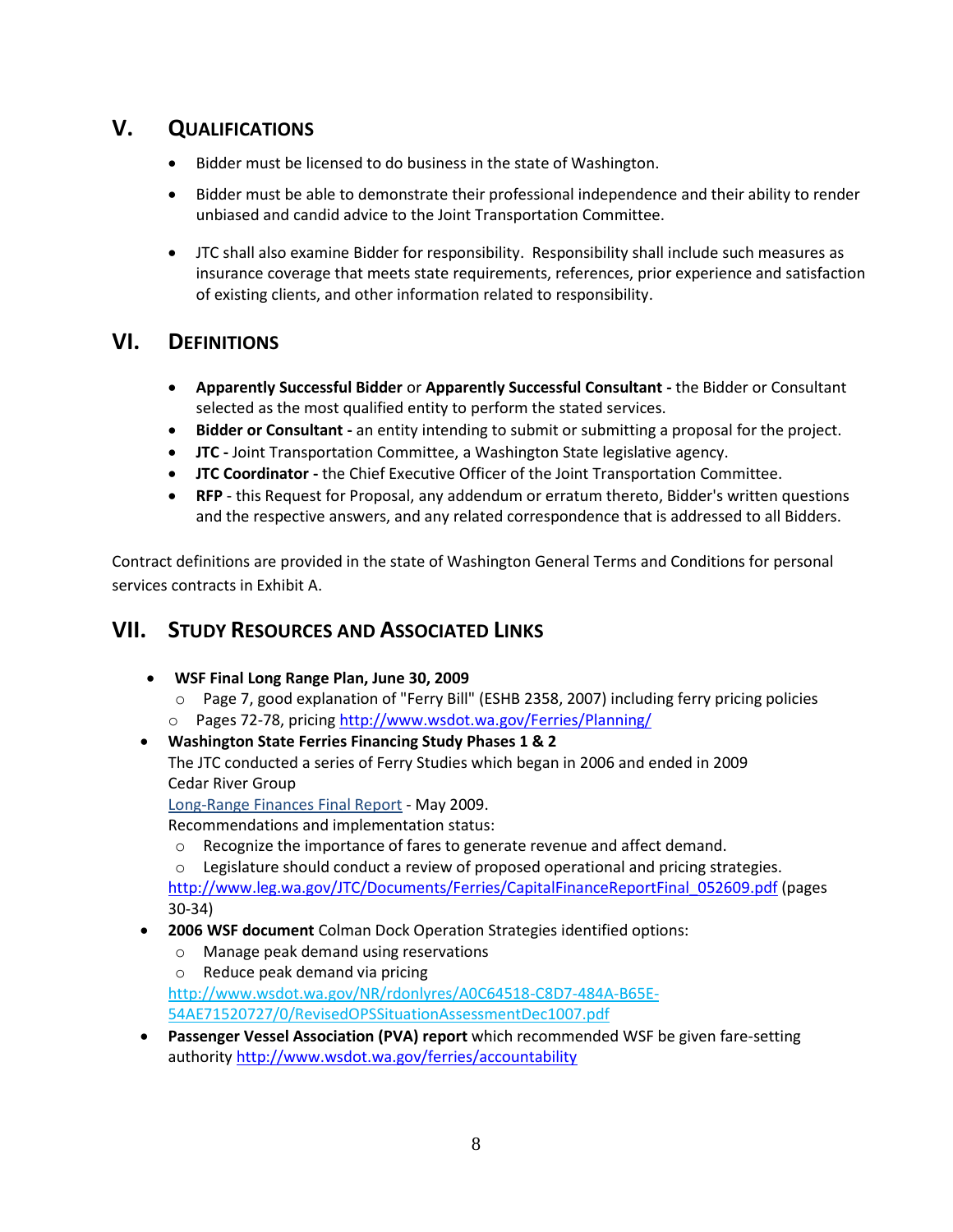- **Auditor Report** on fare collection [http://www.sao.wa.gov/EN/Search/results.aspx?k=washington%20state%20ferries%20fare%20](http://www.sao.wa.gov/EN/Search/results.aspx?k=washington%20state%20ferries%20fare%20collection&s=All%20Sites) [collection&s=All%20Sites](http://www.sao.wa.gov/EN/Search/results.aspx?k=washington%20state%20ferries%20fare%20collection&s=All%20Sites)
- **ORCA Card** [http://www.orcacard.com/ERG-Seattle/p1\\_001.do](http://www.orcacard.com/ERG-Seattle/p1_001.do)
- **Ferry reservations**:<http://wsdot.wa.gov/ferries/planning/vehiclereservations>
- **Reservation Pre-design Study**: [http://www.wsdot.wa.gov/NR/rdonlyres/131969F1-18F3-45C0-](http://www.wsdot.wa.gov/NR/rdonlyres/131969F1-18F3-45C0-A338-DE6ABB664617/0/FinalReportDocument.pdf) [A338-DE6ABB664617/0/FinalReportDocument.pdf](http://www.wsdot.wa.gov/NR/rdonlyres/131969F1-18F3-45C0-A338-DE6ABB664617/0/FinalReportDocument.pdf)
- **RCW 47.60.290** <http://apps.leg.wa.gov/rcw/default.aspx?cite=47.60.290>

# **VIII. PROJECT BUDGET**

The budget for this project shall not exceed a maximum of \$200,000. Any resulting contract for this project will be subject to the standard state of Washington General Terms and Conditions for personal services contracts. A copy is attached to this RFP as Exhibit A.

## **IX. INSTRUCTIONS TO BIDDERS**

## **A. SUBMISSION OF PROPOSAL**

**NOTE:** All times listed below refer to local time in Olympia, Washington.

- 1. A Letter of Intent to Bid must be submitted either electronically or by paper copy by **5:00 p.m., local time in Olympia, on July 15, 2011**, and must include company name, address and email address.
- 2. Bidders must submit six copies of the proposal and one electronic PDF copy on CD.
- 3. Bidders must include one paper copy of two samples of previous work similar to this type of project and the Internet link to these samples or an electronic copy on CD. These work samples may not be work previously performed for the JTC.
- 4. Proposals are due no later than **5:00 p.m., local time in Olympia, on July 27, 2011,** whether mailed or hand delivered. Late proposals will not be accepted and will be automatically disqualified. Proposals should be submitted to:

Joint Transportation Committee Sonia Plasencia, RFP Coordinator 3309 Capitol Blvd SW Olympia, WA 98504-0937

5. Selected bidders will be required to attend oral interviews and provide presentations at their expense. Selected bidders will be notified of the date, time and location of their scheduled interview and presentation.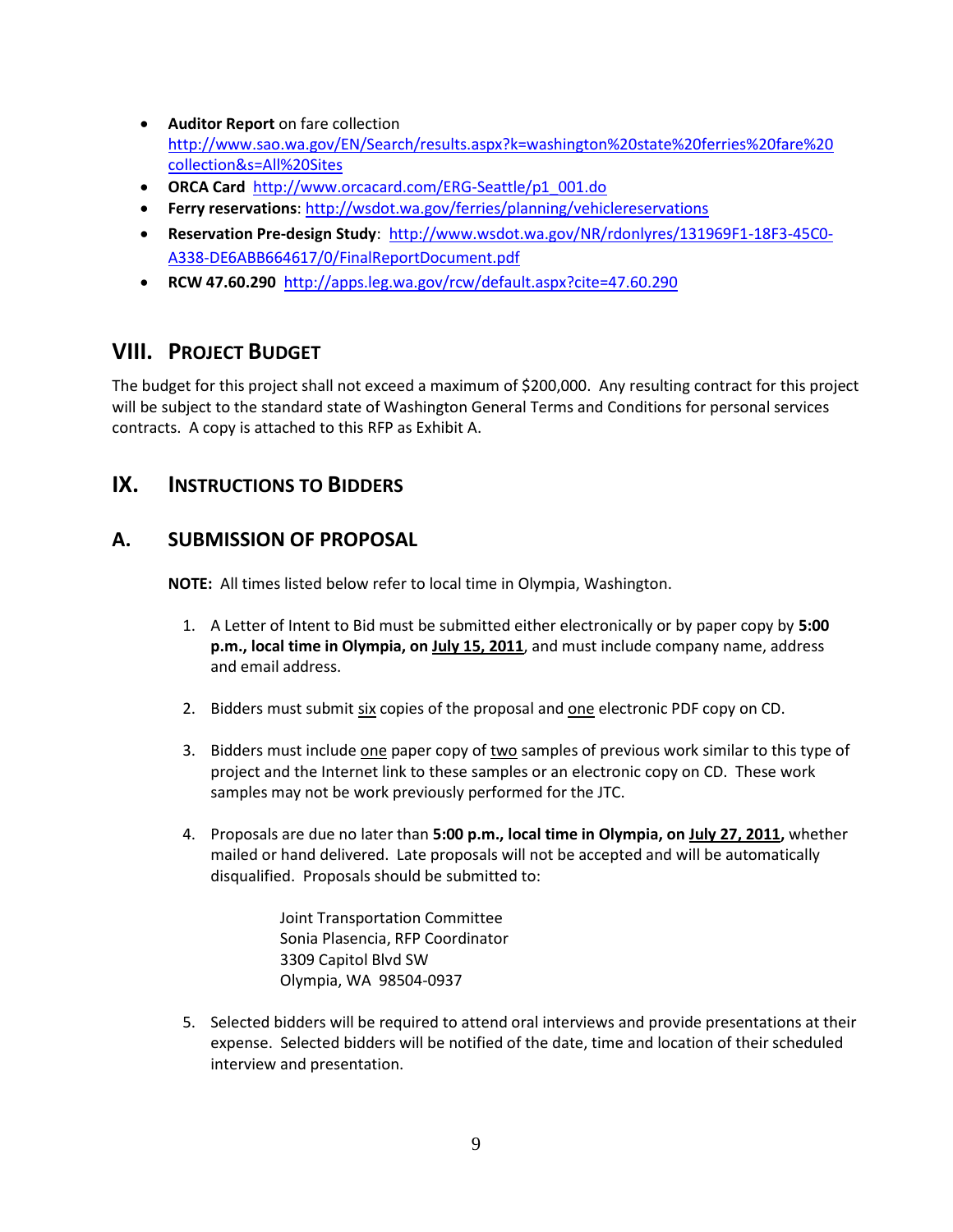- 6. All proposals and accompanying documentation become the property of the JTC and will not be returned.
- 7. JTC will not be liable for any costs associated with preparation and presentation of a proposal submitted in response to this RFP. The Bidder assumes responsibility for its personnel's travel and associated costs as they relate to bidding on this project
- 8. In the event it becomes necessary to revise any part of this RFP, an addendum or erratum will be provided to all Bidders who submitted a Letter of Intent to bid.
- 9. After submission, Bidders will not be allowed to amend their proposal. Responses consisting solely of marketing material are not acceptable and will be rejected.
- 10. Questions regarding this RFP should be directed to Sonia Plasencia, RFP Coordinator, as the single point of contact for this solicitation, **by email only** t[o sonia.plasencia@leg.wa.gov](mailto:sonia.plasencia@leg.wa.gov) Inquiries concerning clarification of some aspect of the RFP will be accepted beginning at 9:00 a.m. on July 8, 2011*.* No inquiries concerning the RFP will be accepted after 5:00 p.m., local time in Olympia, on July 15, 2011. By July 19, 2011, responses to inquiries will be transmitted by email to all Bidders who have submitted a Letter of Intent to Bid.

## **B. LETTER OF SUBMITTAL**

The Letter of Submittal and the attached Certification and Assurances form (Exhibit B) must each be signed and dated by a person authorized to legally bind the Bidder to a contractual relationship, e.g., the President or Executive Director if a corporation, the managing partner if a partnership, or the proprietor if a sole proprietorship. Along with introductory remarks, the Letter of Submittal is to include by attachment the following information about the Bidder and any proposed subcontractors:

- 1. Name, address, principal place of business, telephone number, and fax number/email address of legal entity or individual with whom contract would be written.
- 2. Name, address, and telephone number of each principal officer (President, Vice President, Treasurer, Chairperson of the Board of Directors, etc.).
- 3. Legal status of the Bidder (sole proprietorship, partnership, corporation, etc.) and the year the entity was organized to do business as the entity now substantially exists.
- 4. Federal Employer Tax Identification number or Social Security number and the Washington Uniform Business Identification (UBI) number issued by the state of Washington Department of Revenue.
- 5. Location of the facility from which the Bidder would operate.
- 6. Identify any Washington State employees or former Washington State employees employed or on the firm's governing board as of the date of the proposal. Include their position and responsibilities within the Consultant's organization. If following a review of this information, it is determined by the JTC that a conflict of interest exists, the Bidder may be disqualified from further consideration for the award of a contract.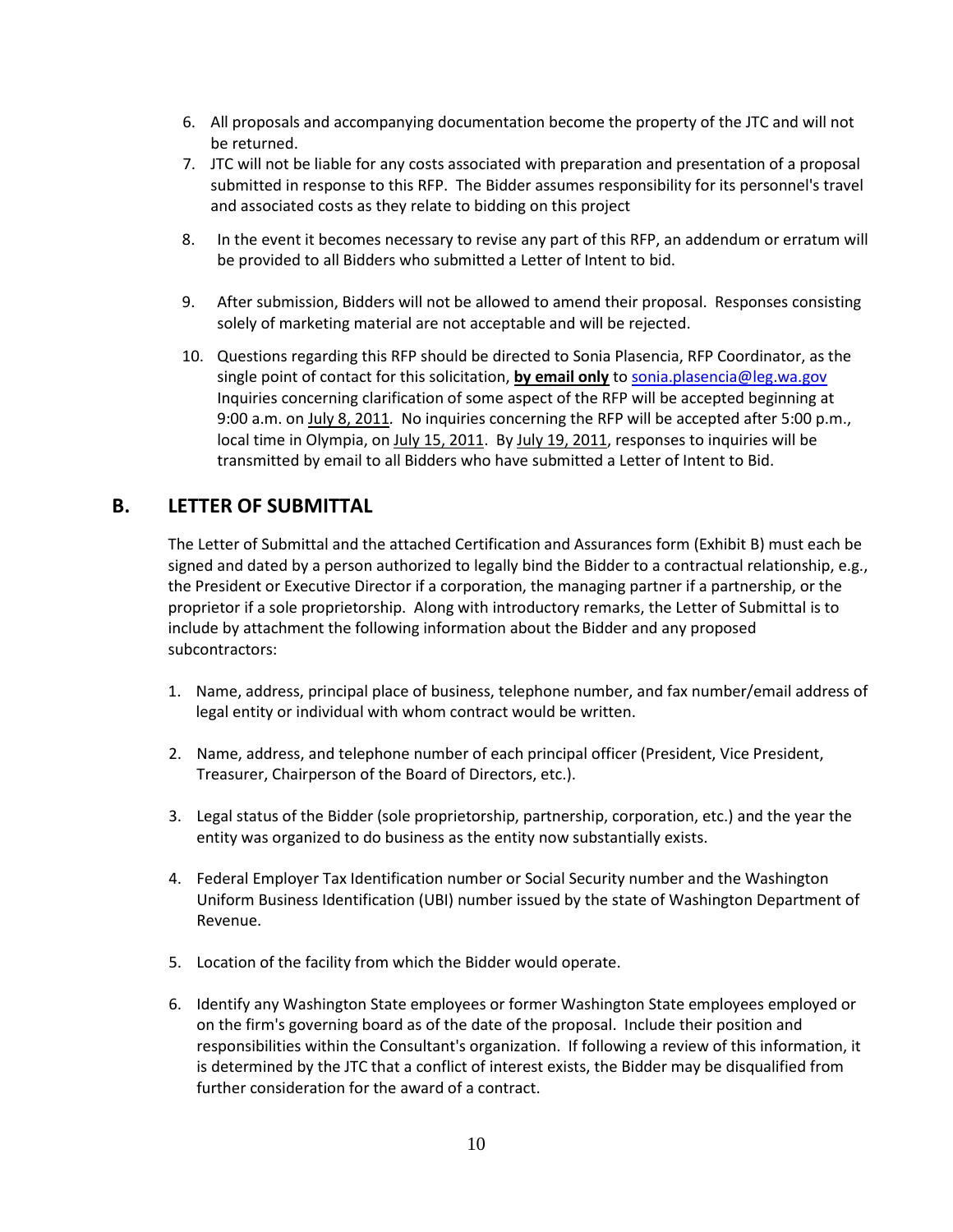7. Identify prior work, affiliations and advocacy activities directly or indirectly related to the subject matter of this study.

## **C. PROPOSAL FORMAT**

Six copies of the proposal must be submitted on eight and one-half by eleven (8 1/2x11) inch paper with tabs separating the major sections of the proposal and one electronic PDF copy on CD. The five major sections of the proposal are to be submitted in the order noted below:

- 1. Letter of Submittal, including signed Certifications and Assurances (Exhibit B).
- 2. Technical Approach
	- $\triangleright$  A description of proposed approaches to Tasks 1-5 of the Scope of Work, Section II of this RFP, not to exceed ten pages. This includes the schedule to complete the study, with dates noted for accomplishing each task. This page limitation does not include resumes, qualifications, work samples, Letter of Submittal or signed Certifications and Assurances form.
- 3. Management Approach
	- $\triangleright$  A statement of qualifications to conduct this work.
	- $\triangleright$  Identification of the individual(s) who will do the actual work being proposed, with attached professional resumes.
	- $\triangleright$  Bidders must include one paper copy of two samples of previous work similar to this type of project and the internet link to these samples or an electronic copy on CD. This work must not be work previously done for the JTC.
- 4. Cost Approach
	- $\triangleright$  The total cost of this work in a detailed budget, including direct and indirect labor, travel, and any other expenses (itemized). The cost description should identify projected work hours and hourly rate(s) for each employee by name, and for each task, who will be assigned to this project.
- 5. References
	- $\triangleright$  Include three references with whom your Firm and your Project Manager have done similar work. For each reference, include name, title, organization, address, phone number and email address. The references may not include staff from the Joint Transportation Committee, or the House or Senate Transportation Committees.

# **X. EVALUATION CRITERIA**

Proposals will be reviewed and evaluated by a panel selected by the JTC. After the initial evaluations, the JTC will select a small group of Bidders as finalists for oral interviews and presentations to the evaluation panel. Commitments made by the Bidder at the oral interview, if any, will be considered binding. The score from the oral presentation will be considered independently and will determine the apparently successful bidder.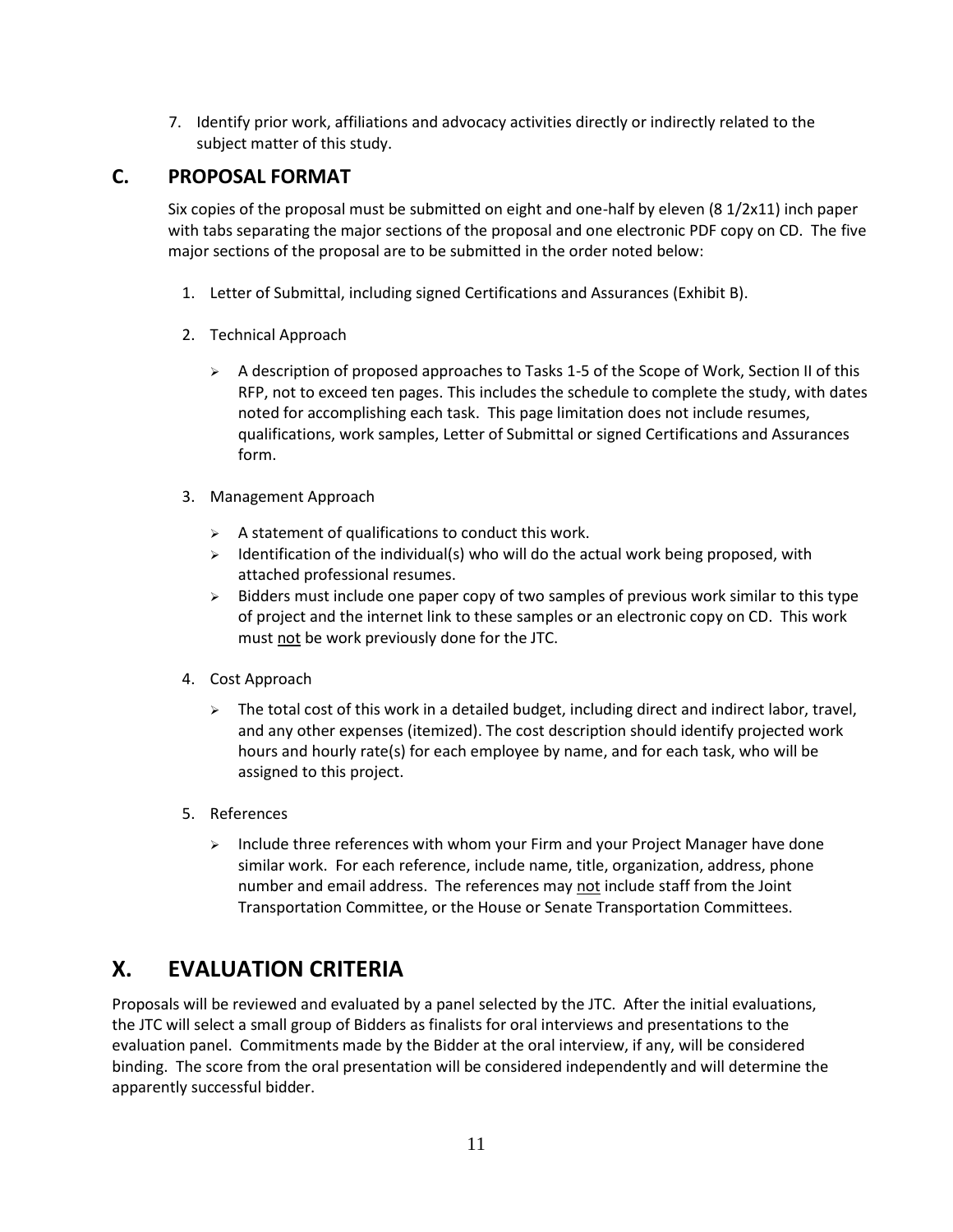Written proposals submitted in response to this RFP will be evaluated and weighted on the following three categories. This evaluation will be used solely for selecting Bidders invited for an oral interview.

- Technical Approach (50%)
	- $\triangleright$  Proposed project approach and methodology
	- $\triangleright$  Quality of work plan
	- $\triangleright$  Feasibility of proposed schedule
	- $\geq$  Description of proposed deliverables
- Management Approach (40%)
	- > Project Team Structure/Internal Controls
	- $\triangleright$  Firm and Staff Qualifications and resumes
	- $\triangleright$  Relevant experience with projects of similar complexity and type
	- $\triangleright$  Other applicable experience
- Cost Approach (10%)
	- $\triangleright$  Quality of detailed budget
	- $\triangleright$  Reasonableness of cost approach
	- > Total project cost

## **XI. ESTIMATED SCHEDULE OF ACTIVITIES**

| RFP Questions and Letters of Intent to Bid Due     | July 15, 2011                            |
|----------------------------------------------------|------------------------------------------|
| <b>Email responses to Consultant RFP Questions</b> | July 19, 2011                            |
| Due Date for Proposals                             | July 27, 2011                            |
| <b>Evaluate Proposals</b>                          | July 27 - Aug 1                          |
| Oral Interviews                                    | August 9, 2011                           |
| Announce Apparent Successful Consultant            | August 11, 2011                          |
| <b>Estimated Contract Start Date</b>               | August 15, 2011                          |
| Present Project Update to JTC                      | October 19, 2011                         |
| Draft Report Due                                   | December 5, 2011                         |
| Present Findings and Recommendations to JTC        | December 7, 2011                         |
| Draft Final Report Due                             | December 21, 2011                        |
| Present Final Draft Report to JTC                  | January 4, 2012                          |
| Presentations to House and Senate                  |                                          |
| <b>Transportation Committees</b>                   | 2012 legislative session, likely January |
|                                                    |                                          |

## **XII. PROPRIETARY INFORMATION**

All proposals received shall become public record, but shall remain confidential until the successful bidder resulting from this RFP, if any, is announced. Thereafter, proposals shall be available for public inspection and copying as required by Chapter 42.56 RCW (the principal Washington State statute pertaining to accessibility to public records) except as exempted in that chapter or by other. Bidders are advised that the permissible exemptions from public disclosure pursuant to Chapter 42.56 RCW are very narrow in scope and will be strictly construed. In the event that a bidder desires to claim portions of its proposal as exempt from disclosure under the provisions of the aforementioned RCW, it is incumbent upon that bidder to clearly identify those portions in a proposal transmittal letter. The transmittal letter must identify the page and particular exemption(s) from disclosure upon which it is making its claim. Further, each page claimed to be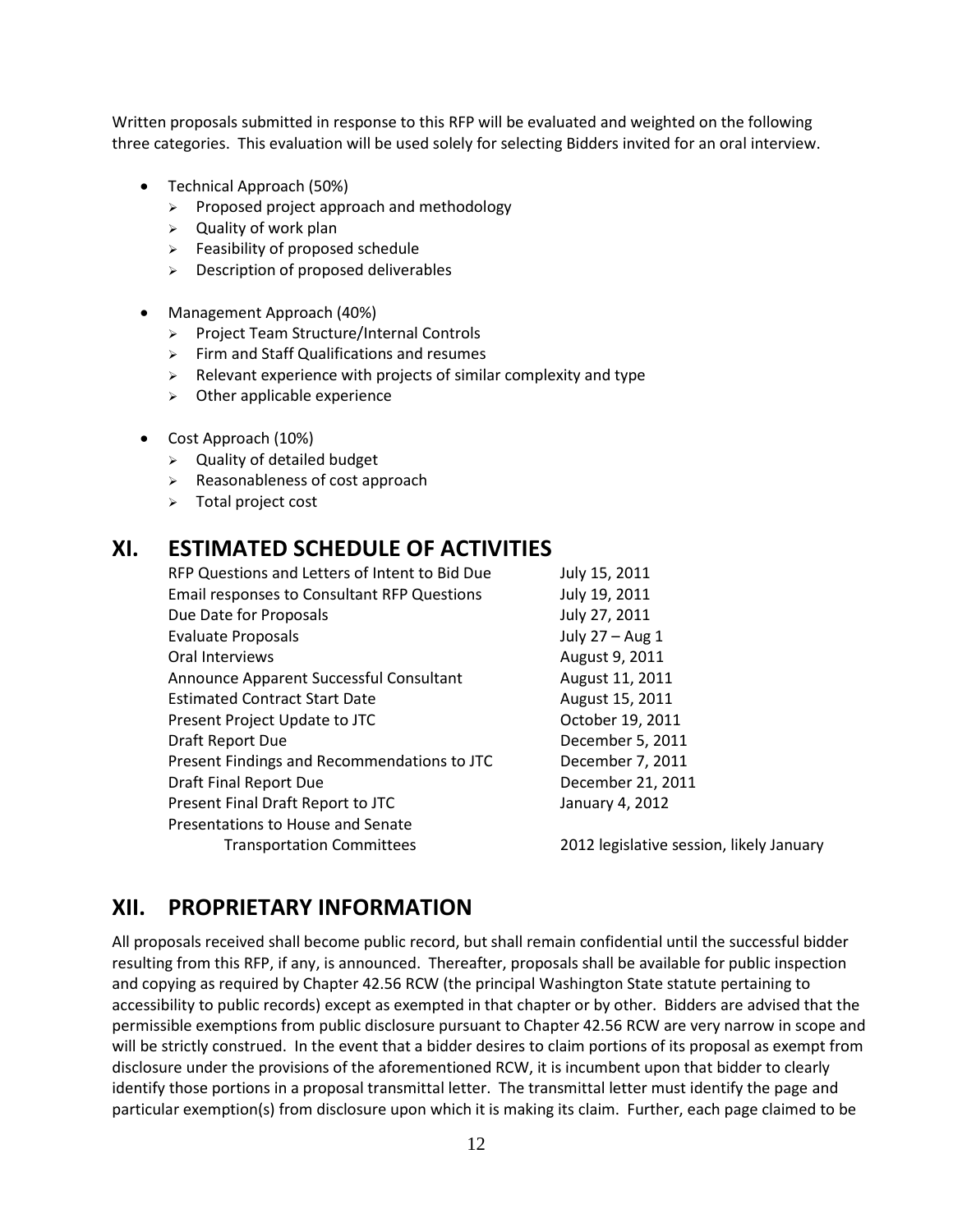exempt must be clearly identified by the word "CONFIDENTIAL" printed on the lower right-hand corner of the page. *Designating the entire proposal as confidential is not acceptable and will not be honored.*

**NOTE:** The proposal of the successful bidder will be attached to the resulting contract and incorporated therein by that attachment. Therefore, as part of a public state agency contract, the *entirety* of the successful bidder's proposal will be subject to public disclosure regardless of any claim of confidentiality or previously applicable statutory exemption. Nevertheless, should a successful bidder obtain a court order from a Washington State court of competent jurisdiction prohibiting disclosure of parts of its proposal prior to the execution of the contract incorporating the same, the JTC shall comply with the court order. The burden is upon the successful bidder to evaluate and anticipate its need to maintain confidentiality and to proceed accordingly. Timeliness will be of the essence; a delay in execution of the contract to accommodate a petition to the courts will not be allowed.

# **XIII. JTC RIGHTS**

- 1. Determination of clarity and completeness in the responses to any of the provisions in this RFP will be made solely by the JTC. The JTC reserves the right to require clarification, additional information, and materials in any form relative to any or all of the provisions or conditions of this RFP.
- 2. The JTC reserves the right to reject any or all proposals at any time prior to the execution of a contract acceptable to the JTC, without any penalty to the JTC.
- 3. The JTC intends to award the contract to the Bidder with the best combination of attributes based on the evaluation criteria listed in Section X of this RFP. This RFP does not, however, obligate the JTC to contract for services herein.
- 4. Should the JTC fail to negotiate a contract with the Apparently Successful Bidder, the JTC reserves the right to negotiate and contract with the next most qualified Bidder.
- 5. The JTC reserves the right to waive specific terms and conditions contained in this RFP.
- 6. It shall be understood by Bidders that their proposal is predicated upon acceptance of all terms and conditions contained in this RFP unless the Bidder has obtained such a waiver, in writing, from the JTC prior to submission of the proposal. Any such waiver will be granted to all Bidders.
- 7. The JTC reserves the right, at its sole discretion, to waive minor administrative irregularities contained in any Bidder's proposal.

*Thank you for your interest.* **\_\_\_\_\_\_\_\_\_\_\_\_\_\_\_\_\_\_\_\_\_\_\_\_\_\_\_\_\_\_\_\_\_\_\_**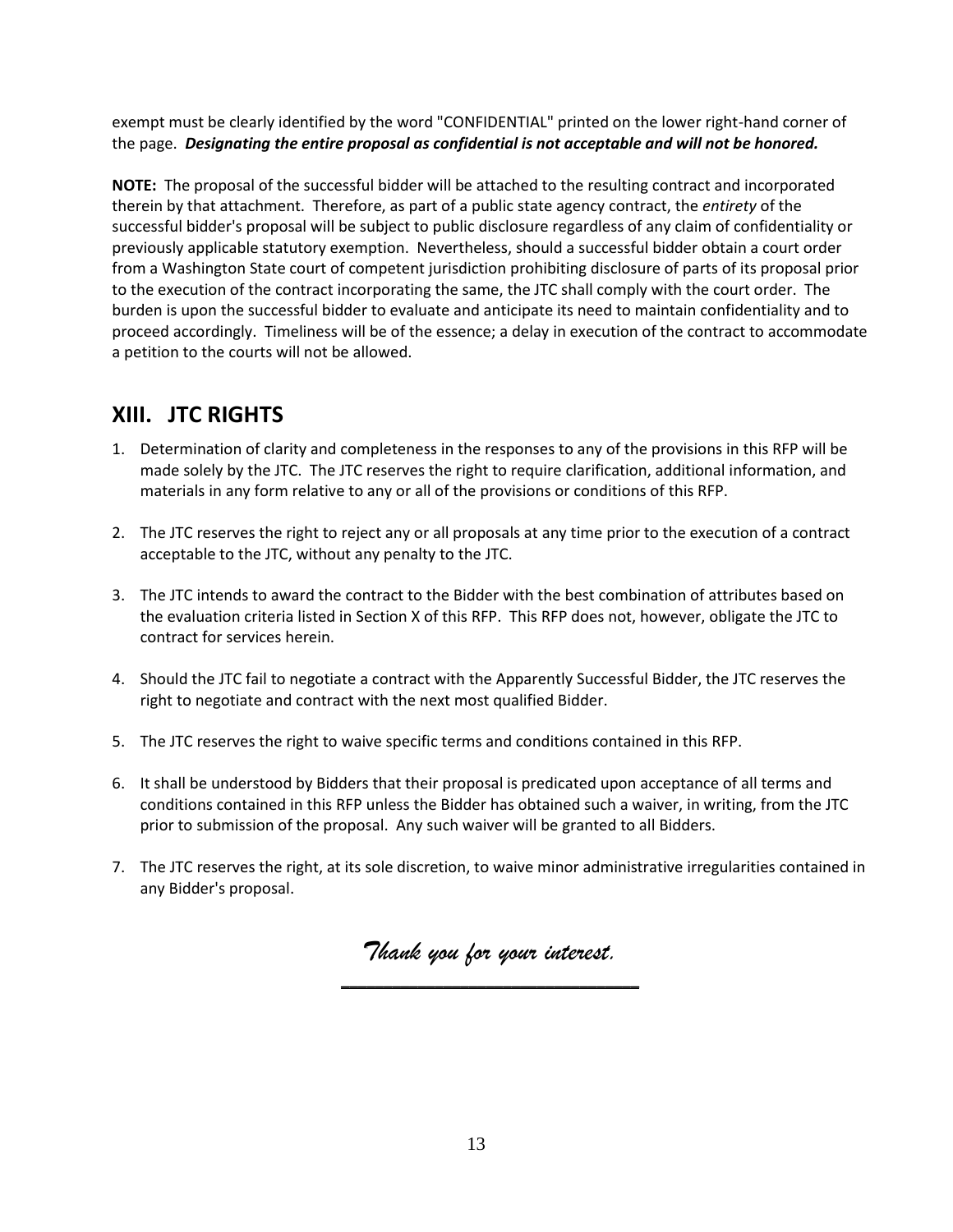#### **GENERAL TERMS AND CONDITIONS**

DEFINITIONS -- As used throughout this contract, the following terms shall have the meaning set forth below:

- A. The "Joint Transportation Committee," or "JTC," shall mean the Washington State Joint Transportation Committee, any division, section, office, unit, or other entity of JTC or any of the officers or other officials lawfully representing the JTC.
- B. "Contractor" shall mean that firm, provider, organization, individual, or other entity performing services under this contract, and shall include all employees of the Contractor.
- D. "Subcontractor" shall mean one not in the employment of the Contractor, who is performing all or part of those services under this contract under a separate contract with the Contractor. The terms "Subcontractor" and "Subcontractors" means Subcontractor(s) in any tier.

CONTRACTOR NOT EMPLOYEE OF THE AGENCY -- The Contractor and his or her employees or agents performing under this contract are not employees or agents of JTC. The Contractor will not hold himself/herself out as or claim to be an officer or employee of JTC or of the state of Washington by reason hereof, nor will the Contractor make any claim or right, privilege or benefit which would accrue to an employee under Chapter 41.06. RCW or Chapter 28B.16 RCW.

NONDISCRIMINATION -- During the performance of this contract, the Contractor shall comply with all federal and state nondiscrimination laws, regulations, and policies.

NONCOMPLIANCE WITH NONDISCRIMINATION LAWS -- In the event of the Contractor's noncompliance or refusal to comply with any nondiscrimination law, regulation, or policy, this contract may be rescinded, canceled, or terminated in whole or in part, and the Contractor may be declared ineligible for further contracts with JTC. The Contractor shall, however, be given a reasonable time in which to cure this noncompliance. Any dispute may be resolved in accordance with the "Disputes" procedure set forth herein.

SUBCONTRACTING -- Neither the Contractor nor any Subcontractor shall enter into subcontracts for any of the work contemplated under this contract without obtaining prior written approval of the JTC.

INDEMNIFICATION -- The contractor shall defend, protect, and hold harmless the state of Washington, JTC, or any employees thereof, from and against all claims, suits or actions arising from the Contractor's acts which are libelous or slanderous, which result in injury to persons or property, which violate a right of confidentiality, or which constitute an infringement of any copyright, patent, trademark, or trade name through use of reproduction of material of any kind.

COVENANT AGAINST CONTINGENT FEES -- The Contractor warrants that no person or selling agent has been employed or retained to solicit or secure this contract upon an agreement or understanding for a commission, percentage, brokerage, or contingent fee, excepting bona fide employees or bona fide established agent maintained by the Contractor for the purpose of securing business. JTC shall have the right, in the event of breach of this clause by the Contractor, to annul this contract without liability or, at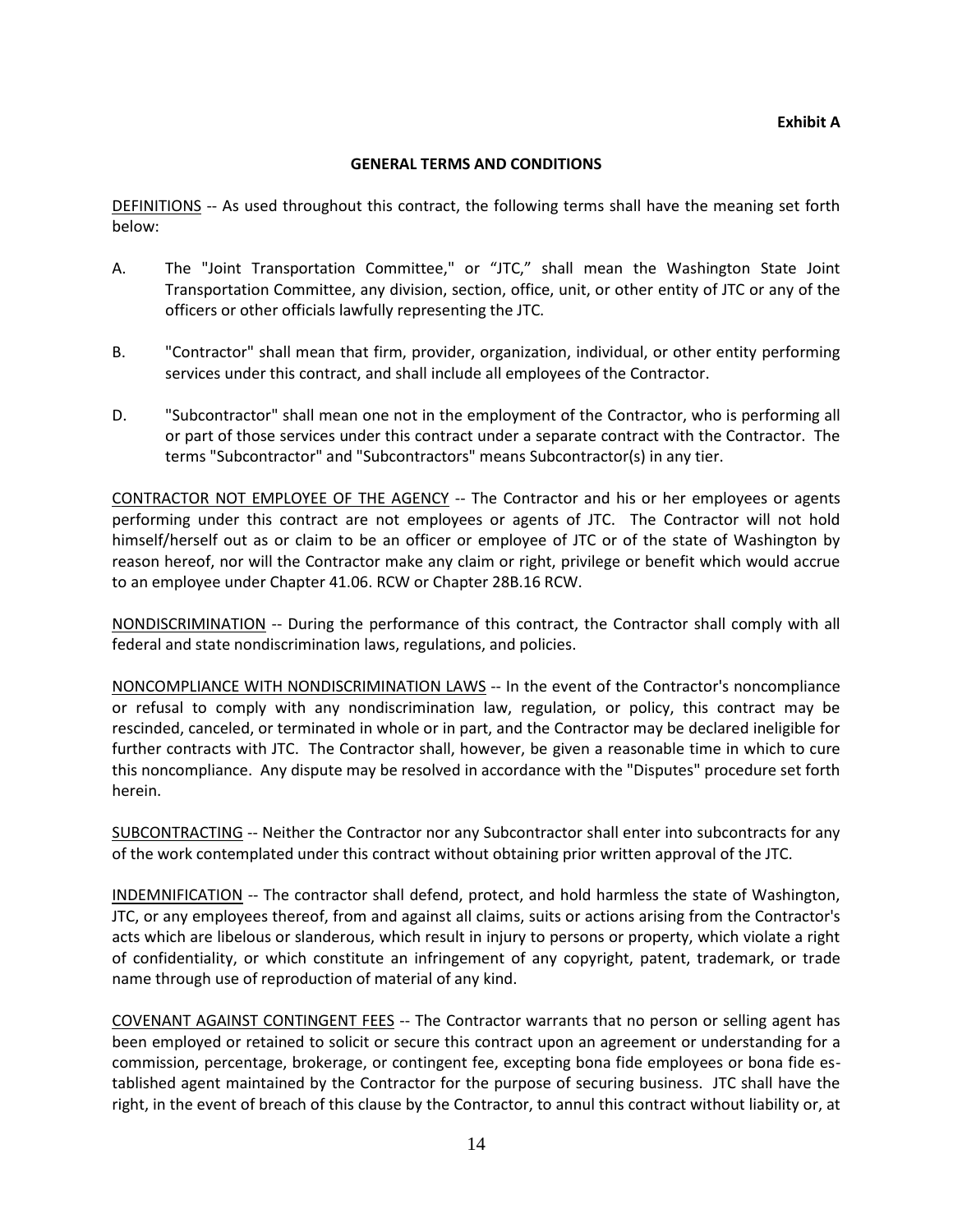its discretion, to deduct from the contract price or consideration or recover by other means the full amount of such commission, percentage, brokerage or contingent fee.

CONFLICT OF INTEREST -- JTC may, by written notice to the Contractor, terminate this contract if it is found after due notice and examination by the JTC that there is a violation of the *State Ethics Law Chapter 42.52 RCW*; or any similar statute involving the Contractor in the procurement of, or performance under, this contract.

In the event this contract is terminated as provided above, JTC shall be entitled to pursue the same remedies against the Contractor as it could pursue in the event of a breach of the contract by the Contractor. The rights and remedies of JTC provided for in this clause shall not be exclusive and are in addition to any other rights and remedies provided by law. The existence of facts upon which the JTC makes any determination under this clause shall be an issue and may be reviewed as provided in the "Disputes" clause of this contract.

#### TREATMENT OF ASSETS --

- A. Title to all property furnished by JTC shall remain in JTC's office. Title to all property furnished by the Contractor, for the cost of which the Contractor is entitled to be reimbursed as a direct item of cost under this contract, shall pass to and vest in JTC upon delivery of such property by the vendor. Title to other property, the cost of which is reimbursable to the Contractor under this contract, shall pass to and vest in JTC upon (i) issuance for use of such property in the performance of this contract, or (ii) commencement of use of such property in the performance of this contract, or (iii) reimbursement of the cost thereof by JTC in whole or in part, whichever first occurs.
- B. Any property of JTC furnished to the Contractor shall, unless otherwise provided herein or approved by the JTC, be used only for the performance of this contract.
- C. The Contractor shall be responsible for any loss or damage to property of JTC which results from the negligence of the Contractor or which results from the failure on the part of the Contractor to maintain and administer that property in accordance with sound management practices.
- D. Upon loss or destruction of, or damage to, any auditees' or JTC's property, the Contractor shall notify JTC thereof and shall take all reasonable steps to protect that property from further damage.
- E. The Contractor shall surrender to JTC all property of JTC prior to settlement upon completion, termination, or cancellation of this contract.
- F. All reference to the Contractor under this clause shall also include Contractor's employees, agents, or Subcontractors.
- G. "Property" means all property, whether real or personal, tangible or intangible.

NONASSIGNABILITY – Neither this contract, nor any claim arising under this contract, shall be transferred or assigned by the Contractor.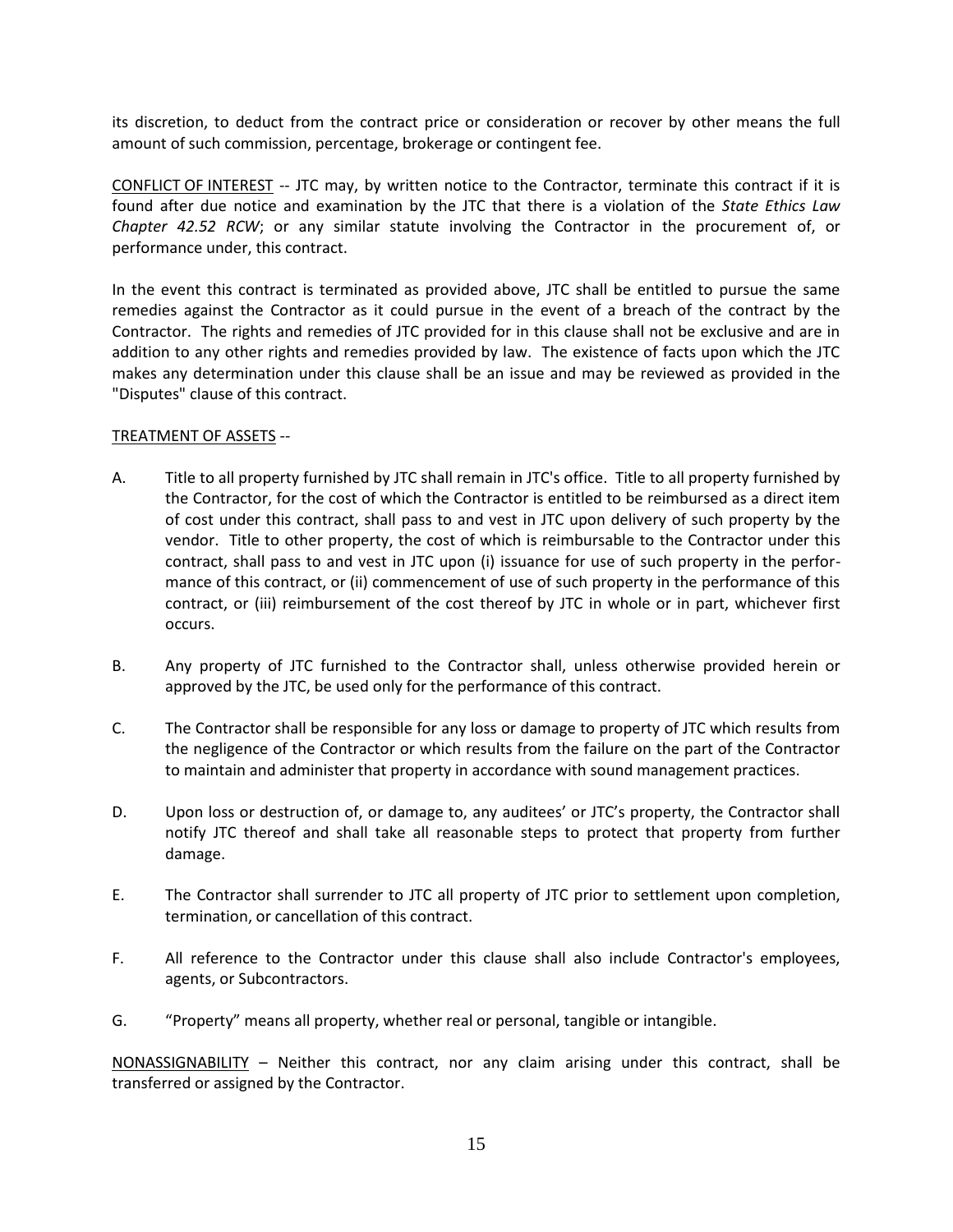RECORDS, DOCUMENTS AND REPORTS -- The Contractor shall maintain books, records, documents, and other evidence of accounting procedures and practices which sufficiently and properly reflect all direct and indirect costs of any nature expended in the performance of this contract. These records shall be subject at all reasonable times to inspection, review, or audit by personnel duly authorized by the JTC, State Auditor or federal officials so authorized by law, rule, regulation, or contract. The Contractor will retain all books, records, documents, and other materials relevant to this contract for six (6) years after settlement, and make them available for inspection by persons authorized under this provision.

RIGHT OF INSPECTION -- The Contractor shall provide right of access to its facilities to the JTC, or any of its officers, or to any other authorized agent or official of the state of Washington or the federal government at all reasonable times, in order to monitor and evaluate performance, compliance, and/or quality assurance under this contract.

SAFEGUARDING OF INFORMATION -- The use or disclosure by any party of any information concerning JTC for any purpose not directly connected with the administration of JTC or the Contractor's responsibilities with respect to services provided under this contract is prohibited except by written consent of the JTC.

RIGHTS IN DATA -- Unless otherwise provided, data which originates from this contract shall be "works for hire" as defined by the U.S. Copyright Act of 1976 and shall be owned by JTC. Data shall include, but not be limited to: working papers, reports, documents, pamphlets, advertisements, books, magazines, surveys, studies, computer programs, films, tapes, and/or sound reproductions. Ownership includes the right to copyright, patent, register, and the ability to transfer these rights.

Data which is delivered under the contract, but which does not originate therefrom shall be transferred to JTC with a nonexclusive, royalty-free, irrevocable license to publish, translate, reproduce, deliver, perform, dispose of, and to authorize others to do so; *provided*, that such license shall be limited to the extent which the Contractor has a right to grant such a license. The Contractor shall exert all reasonable effort to advise JTC, at the time of delivery of data furnished under this contract, of all known or potential invasions of privacy contained therein and of any portion of such document which was not produced in the performance of this contract. JTC shall receive prompt written notice of each notice of claim of copyright infringement received by the Contractor with respect to any data delivered under this contract. JTC shall have the right to modify or remove any restrictive markings placed upon the data by the Contractor.

REGISTRATION WITH DEPARTMENT OF REVENUE -- The Contractor shall complete registration with the Department of Revenue, General Administration Building, Olympia, WA 98504, and be responsible for payment of all taxes due on payments made under this contract.

LICENSING, ACCREDITATION AND REGISTRATION -- The Contractor shall comply with all applicable local, state and federal licensing, accreditation, and registration requirements/standards, necessary for the performance of this contract.

INDUSTRIAL INSURANCE COVERAGE -- The Contractor shall provide or purchase industrial insurance coverage prior to performing work under this contract. JTC will not be responsible for payment of industrial insurance premiums or for any other claim or benefit for this Contractor, or any Subcontractor or employee of the Contractor, which might arise under the industrial insurance laws during performance of duties and services under this contract.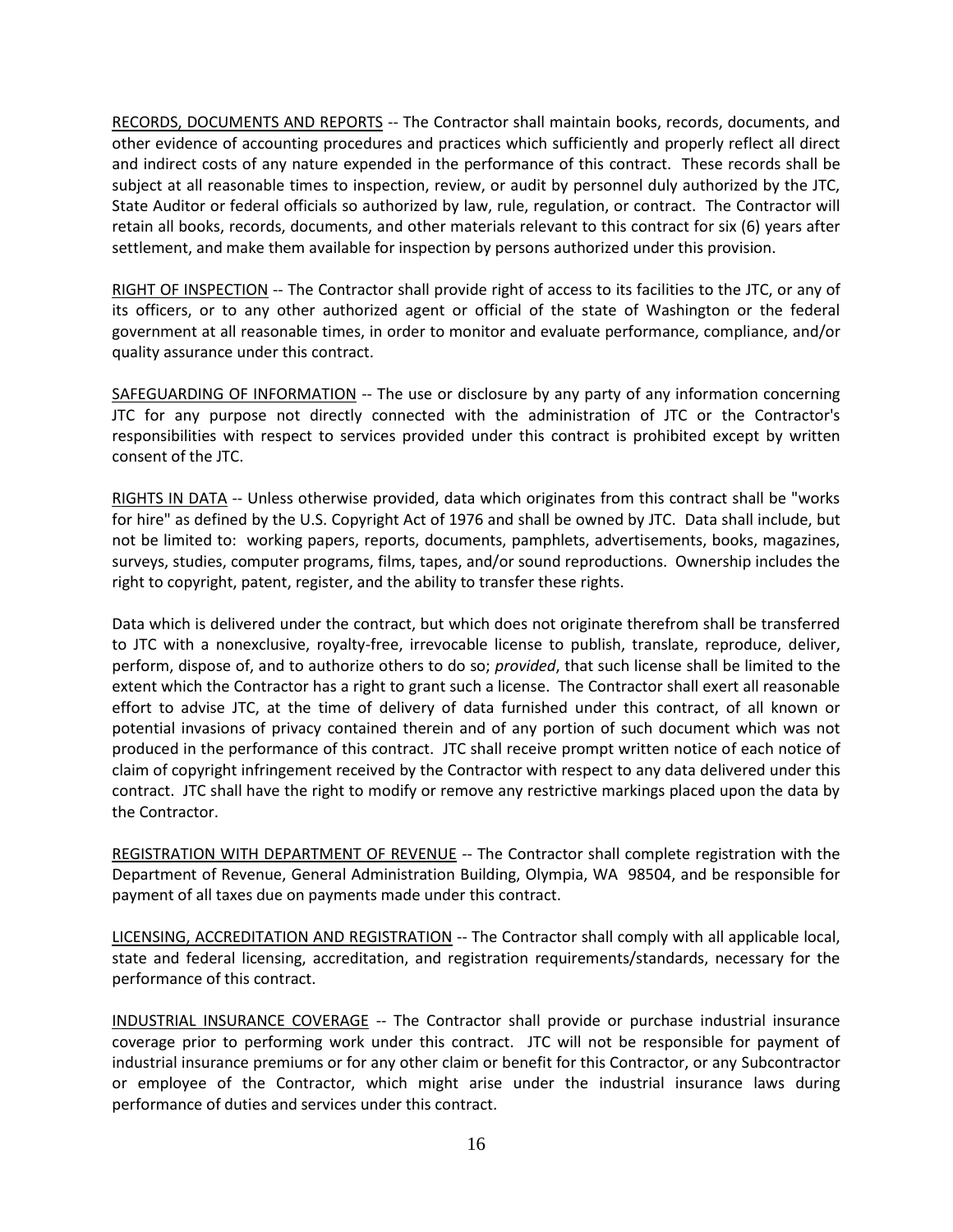ADVANCE PAYMENTS PROHIBITED -- No payment in advance or in anticipation of services or supplies to be provided under this contract shall be made by JTC.

SAVINGS -- In the event funding from state, federal, or other sources is withdrawn, reduced, or limited in any way after the effective date of this contract and prior to normal completion, JTC may terminate the contract under the "Termination for Convenience" clause, without the five-day notice requirement, subject to renegotiation under those new funding limitations and conditions.

LIMITATION OF AUTHORITY -- Only the JTC shall have the express, implied, or apparent authority to alter, amend, modify or waive any clause or condition of this contract. Furthermore, any alteration, amendment, modification, or waiver of any clause or condition of this contract is not effective or binding unless made in writing and signed by the JTC.

WAIVER OF DEFAULT -- Waiver of any default shall not be deemed to be a waiver of any subsequent default. Waiver of breach of any provision of the contract shall not be deemed to be a waiver of any other or subsequent breach and shall not be construed to be a modification of the terms of the contract unless stated to be such in writing, signed by the JTC and attached to the original contract.

CHANGES AND MODIFICATIONS -- The JTC may, at any time, by written notification to the Contractor and without notice to any known guarantor or surety, make changes in the general scope of the services to be performed under the contract. If any such changes cause an increase or decrease in the cost of, or the time required for the performance of this contract, an equitable adjustment may be made in the contract price or period of performance, or both, and the contract shall be modified in writing accordingly. Any claim by the Contractor for adjustment under this clause must be asserted within thirty (30) days from the date of Contractor's receipt of the notice of such change; *provided*, however, that the JTC may, upon determining that the facts justify such action, receive and act upon such claim asserted at any time prior to final payment under this contract. Failure to agree to any adjustment shall be a dispute concerning a question of fact within the meaning of the clause of this contract entitled "Disputes." However, nothing in this clause shall excuse the Contractor from proceeding with the contract as changed.

DISPUTES – If a dispute should arise between the Contractor and JTC regarding the performance or expected outcomes of the contract, such dispute shall be referred to the JTC Coordinator for review and decision. If the decision by the JTC Coordinator is not satisfactory to the Contractor, the Contractor may request in writing that the dispute be reviewed by the executive committee of JTC. Such written request shall be provided to the JTC Coordinator within five (5) days following the Coordinator's decision. The Coordinator shall present the written request to the executive committee at its earliest convenience for review and decision. The decision of the executive committee shall become final and binding.

Unless mutually agreed to by the JTC and the Contractor, the work to be performed under this agreement shall not be delayed or stopped during the review of a dispute either by the JTC Staff Coordinator or the JTC Executive Committee.

TERMINATION FOR DEFAULT -- By written notice, JTC may terminate the contract, in whole or in part, for failure of the Contractor to perform any of the provisions hereof. In such event the Contractor shall be liable for damages as authorized by law including, but not limited to, any cost difference between the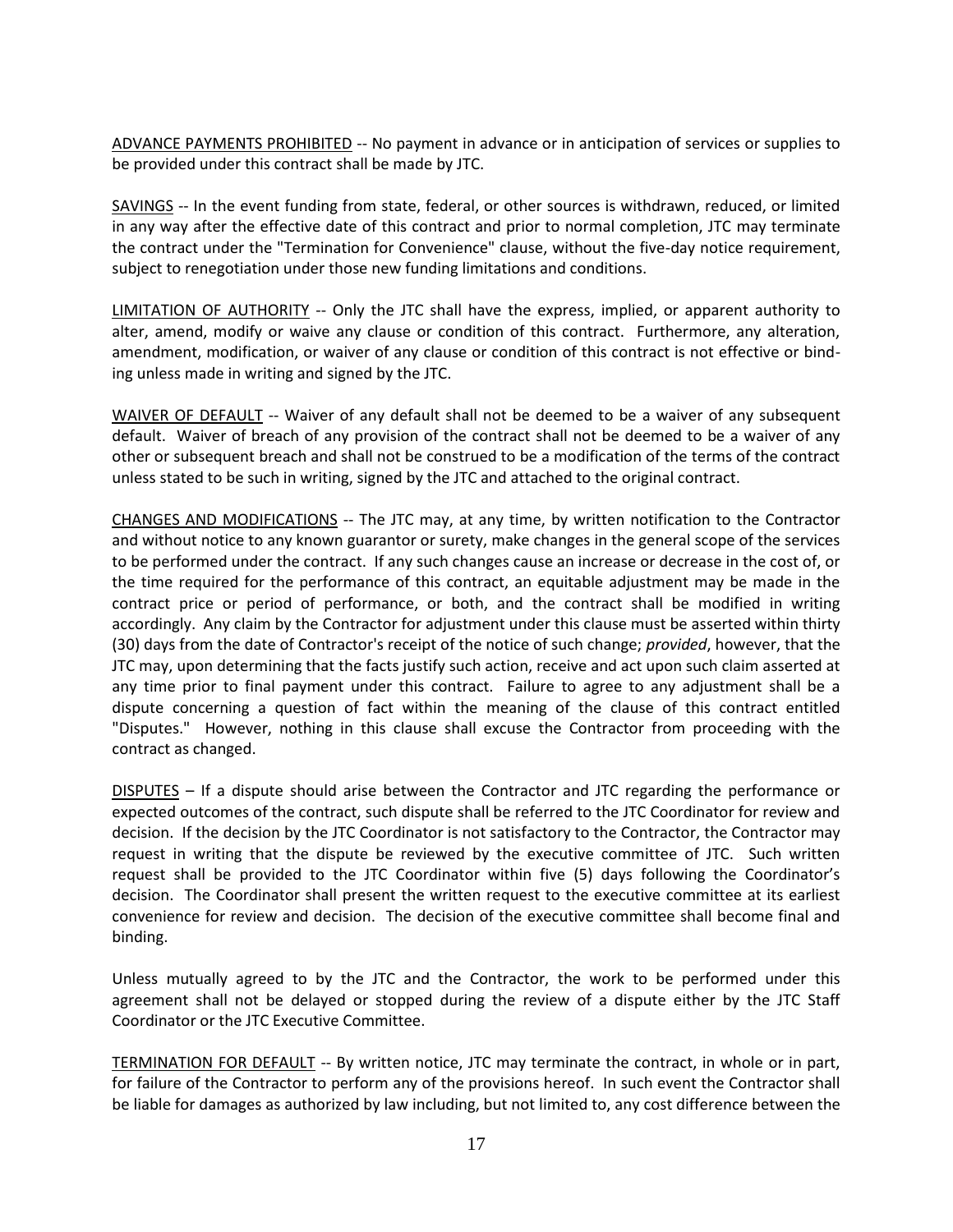original contract and the replacement or cover contract and all administrative costs directly related to the replacement contract, e.g., cost of the mailing, advertising, and staff time; *provided*, that if (i) it is determined for any reason the Contractor was not in default, or (ii) the Contractor's failure to perform is without Contractor's and/or Subcontractor's control, fault or negligence, the termination shall be deemed to be a Termination for Convenience.

TERMINATION FOR CONVENIENCE -- Except as otherwise provided in this contract, the JTC may, by five (5) days written notice, beginning on the second day after the mailing, terminate this contract in whole or in part when it is in the best interests of JTC. If this contract is so terminated, JTC shall be liable only for payment in accordance with the terms of this contract for services rendered prior to the effective date of termination.

TERMINATION PROCEDURE -- Upon termination of this contract, JTC, in addition to any other rights provided in this contract, may require the Contractor to deliver to JTC any property specifically produced or acquired for the performance of such part of this contract as has been terminated. The provisions of the "Treatment of Assets" clause shall apply in such property transfer.

JTC shall pay to the Contractor the agreed upon price, if separately stated, for completed work and services accepted by JTC, and the amount agreed upon by the Contractor and JTC for (i) completed work and services for which no separate price is stated, (ii) partially completed work and services, (iii) other property or services which are accepted by JTC, and (iv) the protection and preservation of property, unless the termination is for default, in which case the JTC shall determine the extent of the liability of JTC. Failure to agree with such determination shall be a dispute within the meaning of the "Disputes" clause of this contract. JTC may withhold from any amounts due the Contractor such sum as the JTC determines to be necessary to protect JTC against potential loss or liability.

The rights and remedies of JTC provided in this section shall not be exclusive and are in addition to any other rights and remedies provided by law or under this contract.

After receipt of a notice of termination, and except as otherwise directed by the JTC, the Contractor shall:

- 1. Stop work under the contract on the date, and to the extent specified, in the notice;
- 2. Place no further orders or subcontracts for materials, services, or facilities except as may be necessary for completion of such portion of the work under the contract as is not terminated;
- 3. Assign to JTC, in the manner, at the times, and to the extent directed by the JTC, all of the rights, title, and interest of the Contractor under the orders and subcontracts so terminated, in which case JTC has the right, at its discretion, to settle or pay any or all claims arising out of the termination of such orders and subcontracts;
- 4. Settle all outstanding liabilities and all claims arising out of such termination of orders and subcontracts, with the approval or ratification of the JTC to the extent the JTC may require, which approval or ratification shall be final for all the purposes of this clause;
- 5. Transfer title to JTC and deliver in the manner, at the times, and to the extent directed by the JTC any property which, if the contract has been completed, would have been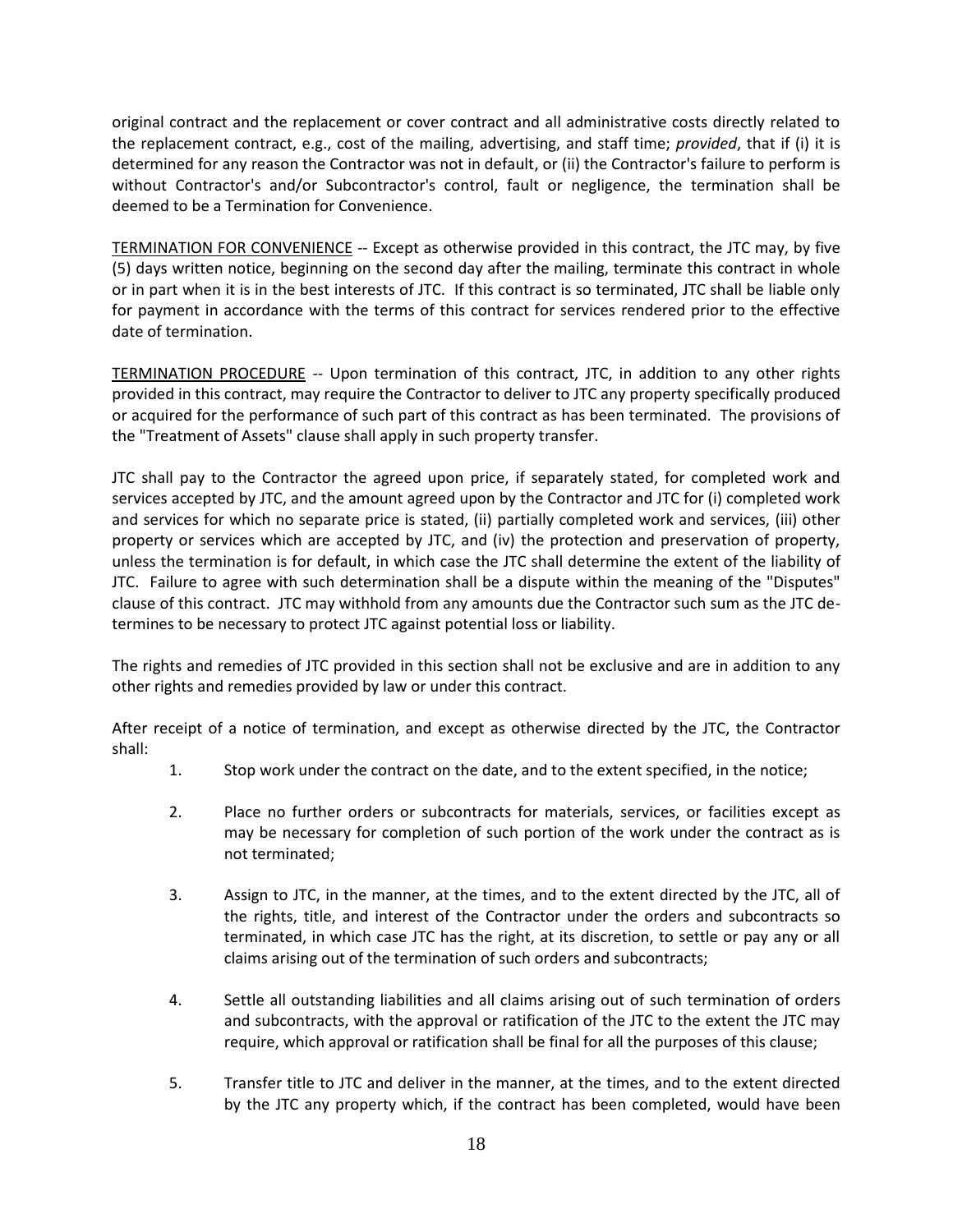required to be furnished to JTC;

- 6. Complete performance of such part of the work as shall not have been terminated by the JTC; and
- 7. Take such action as may be necessary, or as the JTC may direct, for the protection and preservation of the property related to this contract which is in the possession of the Contractor and in which JTC has or may acquire an interest.

GOVERNING LAW -- This contract shall be governed by the laws of the state of Washington. In the event of a lawsuit involving this contract, venue shall be proper only in Thurston County. The Contractor, by execution of this contract, acknowledges the jurisdiction of the courts of the state of Washington in this matter.

SEVERABILITY -- If any provision of this contract or any provision of any document incorporated by reference shall be held invalid, such invalidity shall not affect the other provisions of this contract which can be given effect without the invalid provision, and to this end the provisions of this contract are declared to be severable.

FORCE MAJEURE -- Neither party shall be liable to the other or deemed in default under this contract for any delay or failure to perform its obligations under this contract if such delay or failure arises from any cause or causes beyond the reasonable control of the parties and without fault or negligence of the parties, including and not limited to acts of God, war, riots, strikes, fire, floods, earthquakes, epidemics, or other similar circumstances.

SCOPE OF CONTRACT -- This contract and the attachments incorporate all the contracts, covenants, and understandings between the parties concerning the subject matter, and all such covenants, agreements, and understandings have been merged into this contract. No prior contract or understandings, verbal or otherwise, of the parties or their agents shall be valid or enforceable unless embodied in this contract.

CHANGE OF CONTROL OR PERSONNEL -- Contractor shall promptly and in any case within twenty-four (24) hours notify the JTC Contract Coordinator in writing:

- 1. If any of the representations and warranties of the Contractor set forth in this contract shall cease to be true at any time during the term of this contract;
- 2. Of any material change in the Contractor's management staff;
- 3. Of any change in control of the Contractor or in the business structure of the Contractor; or
- 4. Of any other material change in the Contractor's business, partnership, or corporate organization relating to this engagement. All written notices regarding changes in management staff shall contain the same information about newly assigned management staff as was requested by JTC in the RFP and such additional information as may be requested by the JTC. For purposes hereof, the term "management staff" shall mean those persons identified as senior management in any response to a RFP or who otherwise will exercise a major administrative role or major policy or consultant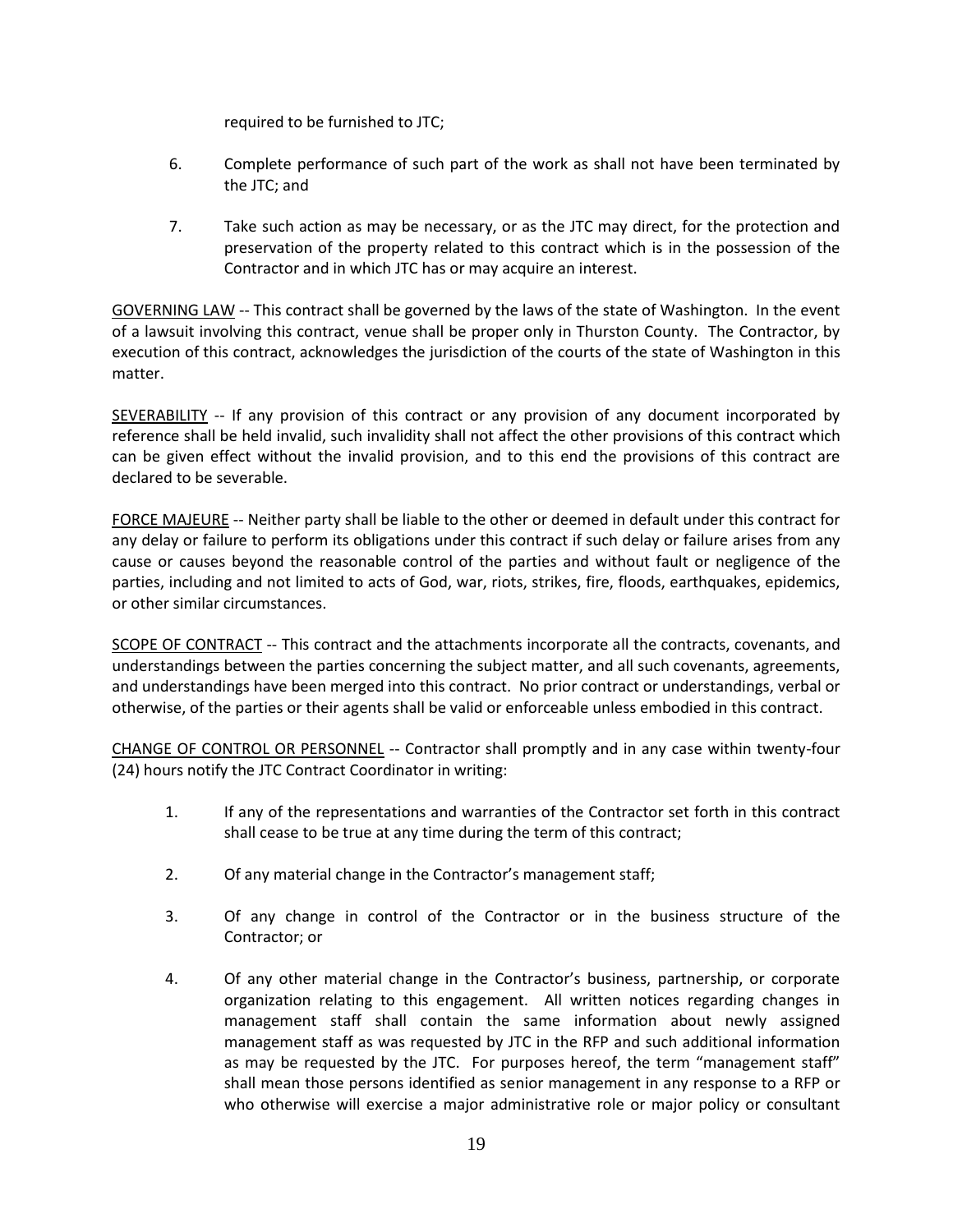role to the provision of the Contractor's services hereunder. All written notices regarding changes in control of the Contractor shall contain the same information about any new controlling entity as was requested by JTC in the RFP regarding the Contractor and such additional information as may be requested by JTC.

Approval of these changes rests solely with JTC and will not be unreasonably withheld.

PAYMENT OF TAXES -- Contractor shall pay all applicable taxes assessed on the compensation received under this contract and shall identify and pay those taxes under Contractor's federal and state identification number(s).